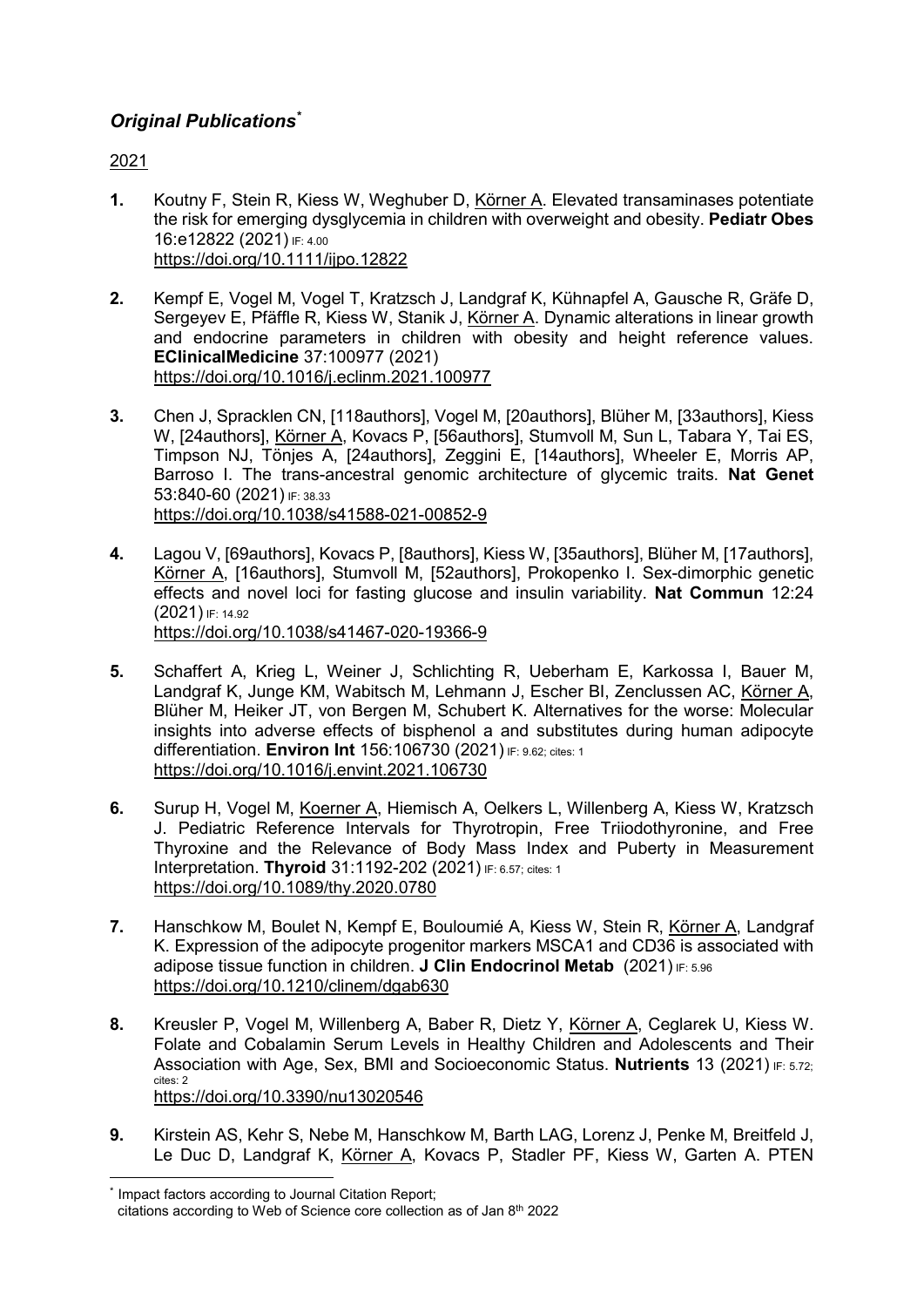regulates adipose progenitor cell growth, differentiation, and replicative aging. J Biol Chem 297:100968 (2021) IF: 5.16 https://doi.org/10.1016/j.jbc.2021.100968

- 10. Vogel M, Geserick M, Gausche R, Beger C, Poulain T, Meigen C, Körner A, Keller E, Kiess W, Pfäffle R. Age- and weight group-specific weight gain patterns in children and adolescents during the 15 years before and during the COVID-19 pandemic. Int J Obes (Lond):1-9 (2021) IF: 5.1 https://doi.org/10.1038/s41366-021-00968-2
- 11. Hovestadt I, Kiess W, Lewien C, Willenberg A, Poulain T, Meigen C, Körner A, Vogel M. HbA1c percentiles and the association between BMI, age, gender, puberty, and HbA1c levels in healthy German children and adolescents. Pediatr Diabetes (2021) IF: 4.87 https://doi.org/10.1111/pedi.13297
- 12. Nidens N, Krönke A, Jurkutat A, Schlingmann M, Poulain T, Nüchter M, Kiviranta H, Körner A, Vogel M, Lindh C, Bornehag CG, Kiess W. Associations of prenatal exposure to phthalates and one phthalate substitute with anthropometric measures in early life: Results from the German LIFE Child cohort study. Best Pract Res Clin Endocrinol Metab 35:101532 (2021) IF: 4.70 https://doi.org/10.1016/j.beem.2021.101532
- 13. Pimentel DV, Suttkus A, Vogel M, Lacher M, Jurkutat A, Poulain T, Ceglarek U, Kratzsch J, Kiess W, Körner A, Mayer S. Effect of physical activity and BMI SDS on bone metabolism in children and adolescents. Bone 153:116131 (2021) IF: 4.40 https://doi.org/10.1016/j.bone.2021.116131
- 14. Spielau U, Vogel M, Körner A, Kiess W, Poulain T. Composition and Culture of Eating (CoCu) pregnancy: a new short questionnaire to evaluate diet composition and culture of eating during pregnancy. Public Health Nutr 24:6227-35 (2021) IF: 4.02; cites: 1 https://doi.org/10.1017/S1368980021002445
- 15. Krönke AA, Jurkutat A, Schlingmann M, Poulain T, Nüchter M, Hilbert A, Kiviranta H, Körner A, Vogel M, Söder O, Bornehag CG, Kiess W. Persistent organic pollutants in pregnant women potentially affect child development and thyroid hormone status. **Pediatr Res** (2021) **IF: 3.76** https://doi.org/10.1038/s41390-021-01488-5
- 16. Poulain T, Meigen C, Sobek C, Ober P, Igel U, Körner A, Kiess W, Vogel M. Loss of childcare and classroom teaching during the Covid-19-related lockdown in spring 2020: A longitudinal study on consequences on leisure behavior and schoolwork at home. PLoS One 16:e0247949 (2021) IF: 3.24; cites: 9 https://doi.org/10.1371/journal.pone.0247949
- 17. Möller S, Poulain T, Körner A, Meigen C, Jurkutat A, Vogel M, Wessela S, Hiemisch A, Grafe N, Kiess W. Motor skills in relation to body-mass index, physical activity, TVwatching, and socioeconomic status in German four-to-17-year-old children. PLoS One 16:e0251738 (2021) IF: 3.24 https://doi.org/10.1371/journal.pone.0251738
- 18. Poulain T, Spielau U, Vogel M, Dathan-Stumpf A, Körner A, Kiess W. Changes in diet from pregnancy to one year after birth: a longitudinal study. **BMC Pregnancy Childbirth** 21:600 (2021) IF: 3.01 https://doi.org/10.1186/s12884-021-04038-3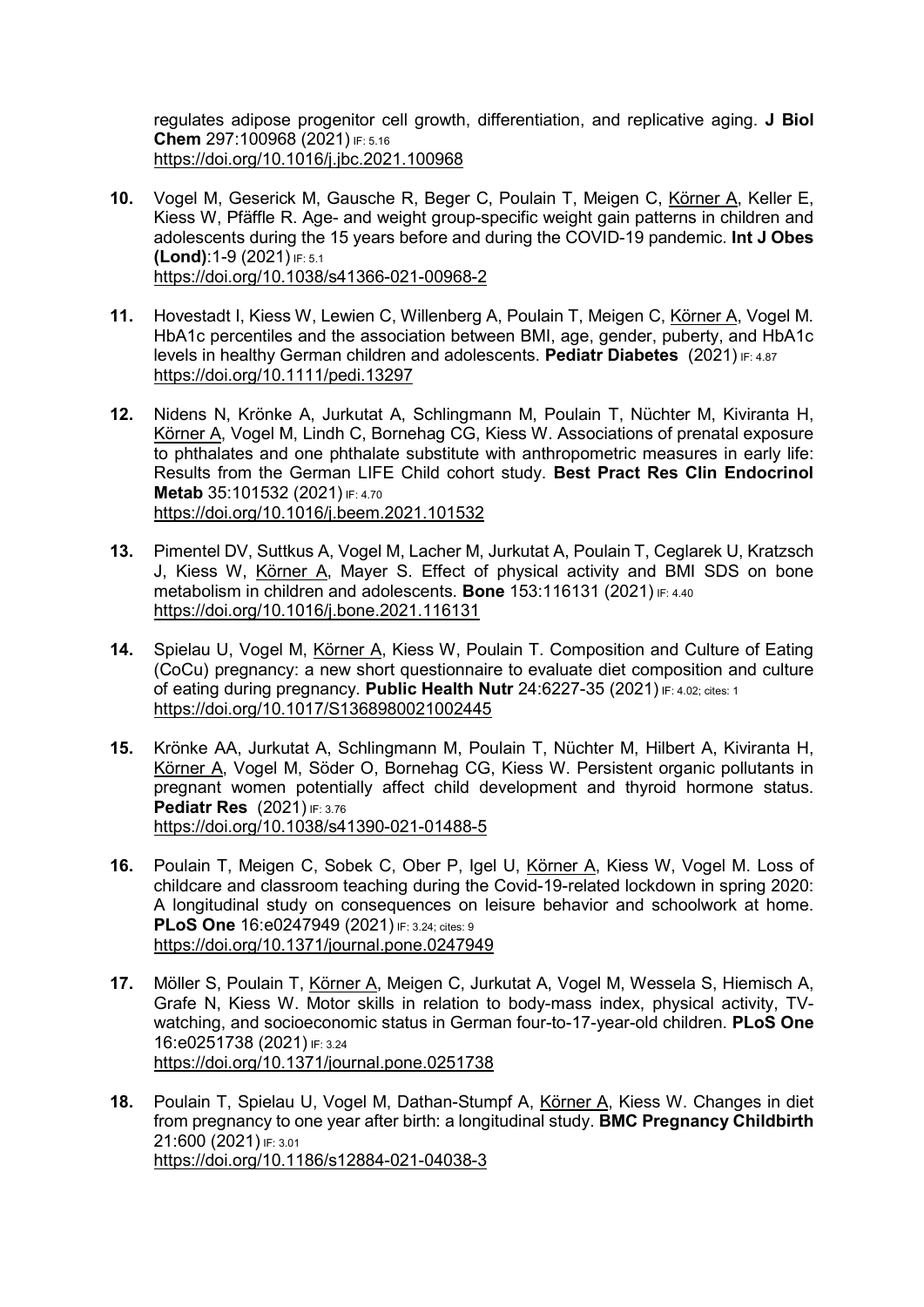- 19. Ziegelasch N, Vogel M, Körner A, Koch E, Jurkutat A, Ceglarek U, Dittrich K, Kiess W. Cystatin C relates to metabolism in healthy, pubertal adolescents. Pediatr Nephrol (2021) IF: 2.86 https://doi.org/10.1007/s00467-021-05209-2
- 20. Vogel M, Beger C, Gausche R, Jurkutat A, Pfaeffle R, Körner A, Meigen C, Poulain T, Kiess W. COVID-19 pandemic and families' utilization of well-child clinics and pediatric practices attendance in Germany. BMC Res Notes 14:140 (2021) IF: 1.66; cites: 3 https://doi.org/10.1186/s13104-021-05562-3
- 21. Vogel M, Meigen C, Sobek C, Ober P, Igel U, Körner A, Kiess W, Poulain T. Well-being and COVID-19-related worries of German children and adolescents: A longitudinal study from pre-COVID to the end of lockdown in Spring 2020. JCPP Adv 1:e12004 (2021) https://doi.org/10.1111/jcv2.12004

- 22. Landgraf K, Klöting N, Gericke M, Maixner N, Guiu-Jurado E, Scholz M, Witte AV, Beyer F, Schwartze JT, Lacher M, Villringer A, Kovacs P, Rudich A, Blüher M, Kiess W, Körner A. The Obesity-Susceptibility Gene TMEM18 Promotes Adipogenesis through Activation of PPARG. Cell Rep 33:108295 (2020) IF: 9.42; cites: 2 https://doi.org/10.1016/j.celrep.2020.108295
- 23. Voigtmann F, Wolf P, Landgraf K, Stein R, Kratzsch J, Schmitz S, Jamra RA, Blüher M, Meiler J, Beck-Sickinger AG, Kiess W, Körner A. Identification of a novel leptin receptor (LEPR) variant and proof of functional relevance directing treatment decisions in patients with morbid obesity. Metabolism: 154438 (2020) IF: 8.7; cites: 4 https://doi.org/10.1016/j.metabol.2020.154438
- 24. Kalkhof S, Krieg L, Büttner P, Wabitsch M, Küntzel C, Friebe D, Landgraf K, Hanschkow M, Schubert K, Kiess W, Krohn K, Blüher M, von Bergen M, Körner A. In depth quantitative proteomic and transcriptomic characterization of human adipocyte differentiation using the SGBS cell line. Proteomics:e1900405 (2020) IF: 3.98; cites: 2 https://doi.org/10.1002/pmic.201900405
- 25. Bohn C, Vogel M, Poulain T, Spielau U, Hilbert C, Kiess W, Körner A. Birth weight increases with birth order despite decreasing maternal pregnancy weight gain. Acta **Paediatr** (2020) **IF: 2.30; cites: 2** https://doi.org/10.1111/apa.15598
- 26. Shamsi F, Xue R, Huang TL, Lundh M, Liu Y, Leiria LO, Lynes MD, Kempf E, Wang CH, Sugimoto S, Nigro P, Landgraf K, Schulz T, Li Y, Emanuelli B, Kothakota S, Williams LT, Jessen N, Pedersen SB, Böttcher Y, Blüher M, Körner A, Goodyear LJ, Mohammadi M, Kahn CR, Tseng YH. FGF6 and FGF9 regulate UCP1 expression independent of brown adipogenesis. Nat Commun 11:1421 (2020) IF: 14.92; cites: 23 https://doi.org/10.1038/s41467-020-15055-9
- 27. Tsaban G, Yaskolka Meir A, Rinott E, Zelicha H, Kaplan A, Shalev A, Katz A, Rudich A, Tirosh A, Shelef I, Youngster I, Lebovitz S, Israeli N, Shabat M, Brikner D, Pupkin E, Stumvoll M, Thiery J, Ceglarek U, Heiker JT, Körner A, Landgraf K, von Bergen M, Blüher M, Stampfer MJ, Shai I. The effect of green Mediterranean diet on cardiometabolic risk; a randomised controlled trial. Heart (2020) IF: 5.99; cites: 7 https://doi.org/10.1136/heartjnl-2020-317802
- 28. Vogelezang S, [5authors], Scholz M, [54authors], Kiess W, authors], Landgraf K, authors], Körner A, [8authors], Felix JF. Novel loci for childhood body mass index and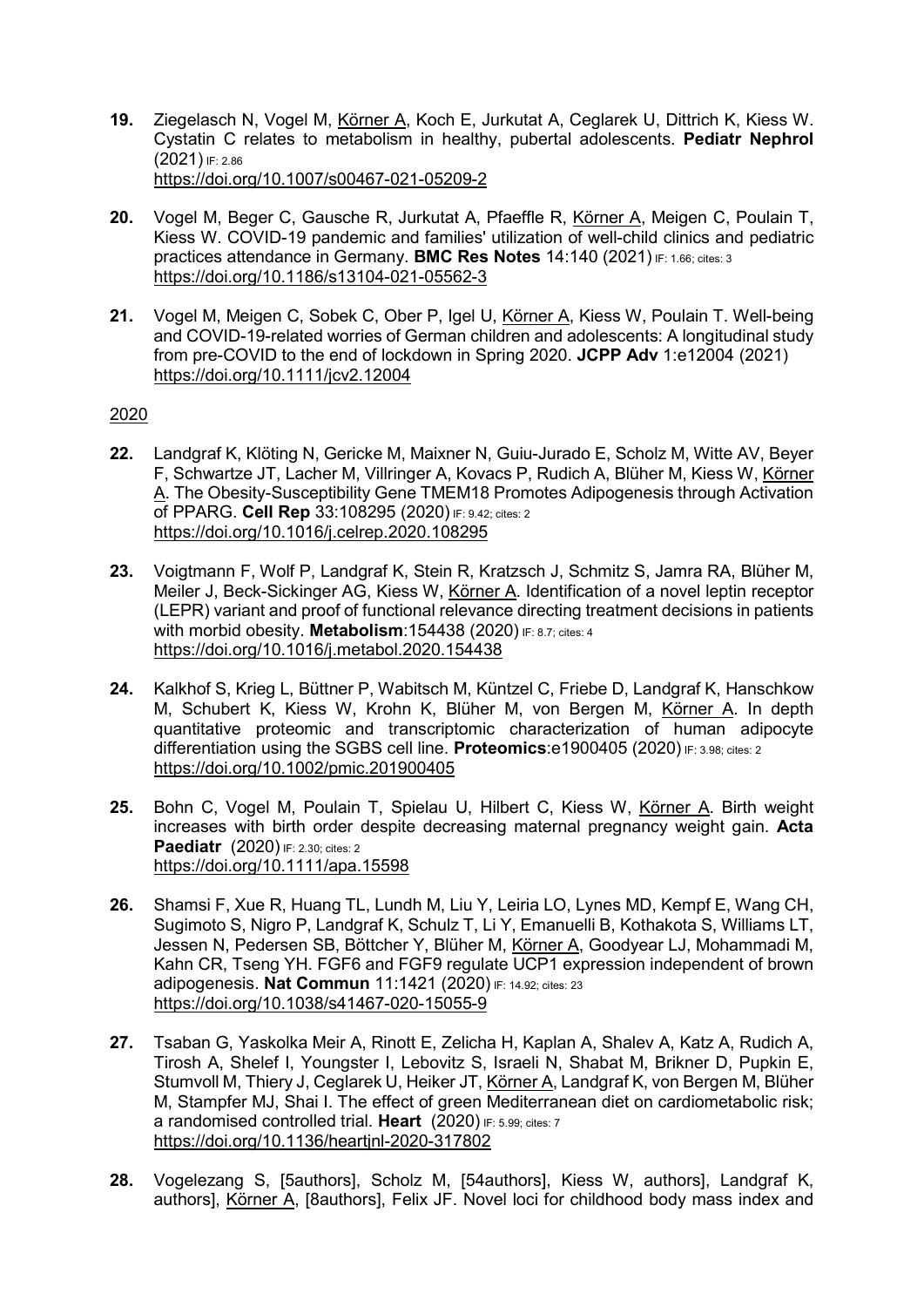shared heritability with adult cardiometabolic traits. PLoS Genet 16:e1008718 (2020) IF: 5.92; cites: 9 https://doi.org/10.1371/journal.pgen.1008718

- 29. Suchý T, Zieschang C, Popkova Y, Kaczmarek I, Weiner J, Liebing AD, Çakir MV, Landgraf K, Gericke M, Pospisilik JA, Körner A, Heiker JT, Dannenberger D, Schiller J, Schöneberg T, Liebscher I, Thor D. The repertoire of Adhesion G protein-coupled receptors in adipocytes and their functional relevance. Int J Obes (Lond) (2020)  $F: 5.1$ ; cites: 8 https://doi.org/10.1038/s41366-020-0570-2
- 30. Hirschel J, Vogel M, Baber R, Garten A, Beuchel C, Dietz Y, Dittrich J, Körner A, Kiess W, Ceglarek U. Relation of Whole Blood Amino Acid and Acylcarnitine Metabolome to Age, Sex, BMI, Puberty, and Metabolic Markers in Children and Adolescents. **Metabolites 10 (2020) IF: 4.93; cites: 10** https://doi.org/10.3390/metabo10040149
- 31. Kässner F, Kirstein A, Händel N, Schmid GL, Landgraf K, Berthold A, Tannert A, Schaefer M, Wabitsch M, Kiess W, Körner A, Garten A. A new human adipocyte model with PTEN haploinsufficiency. Adipocyte  $9:290-301$  (2020) IF: 4.53; cites: 3 https://doi.org/10.1080/21623945.2020.1785083
- 32. Krieg L, Schaffert A, Kern M, Landgraf K, Wabitsch M, Beck-Sickinger AG, Körner A, Blüher M, von Bergen M, Schubert K. An MRM-Based Multiplexed Quantification Assay for Human Adipokines and Apolipoproteins. **Molecules** 25 (2020) IF: 4.41; cites: 3 https://doi.org/10.3390/molecules25040775
- 33. Geserick M, Vogel M, Eckelt F, Schlingmann M, Hiemisch A, Baber R, Thiery J, Körner A, Kiess W, Kratzsch J. Children and adolescents with obesity have reduced serum bone turnover markers and 25-hydroxyvitamin D but increased parathyroid hormone concentrations - Results derived from new pediatric reference ranges. Bone 132:115124 (2020) IF: 4.40; cites: 19 https://doi.org/10.1016/j.bone.2019.115124
- 34. Rauch A, Körner A, Kiess W, Hirsch C, Schierz O. Relationship between Age-Dependent Body Constitution and Temporomandibular Joint Sounds in Adolescents. J Clin Med 9  $(2020)$  IF: 4.24 https://doi.org/10.3390/jcm9123927
- 35. Koutny F, Weghuber D, Bollow E, Greber-Platzer S, Hartmann K, Körner A, Reinehr T, Roebl M, Simic-Schleicher G, Wabitsch M, Widhalm K, Wiegand S, Holl RW. Prevalence of prediabetes and type 2 diabetes in children with obesity and increased transaminases in European German-speaking countries. Analysis of the APV initiative. Pediatr Obes 15:e12601 (2020) IF: 4.00; cites: 2 https://doi.org/10.1111/ijpo.12601
- 36. Rauch A, Schierz O, Körner A, Kiess W, Hirsch C. Prevalence of anamnestic symptoms and clinical signs of temporomandibular disorders in adolescents-Results of the epidemiologic LIFE Child Study. J Oral Rehabil 47:425-31 (2020) IF: 3.84; cites: 8 https://doi.org/10.1111/joor.12926
- 37. Prenzel F, Vogel M, Siekmeyer W, Körner A, Kiess W, Vom Hove M. Exercise capacity in children with bronchopulmonary dysplasia at school age. Respir Med 171:106102 (2020) IF: 3.42 https://doi.org/10.1016/j.rmed.2020.106102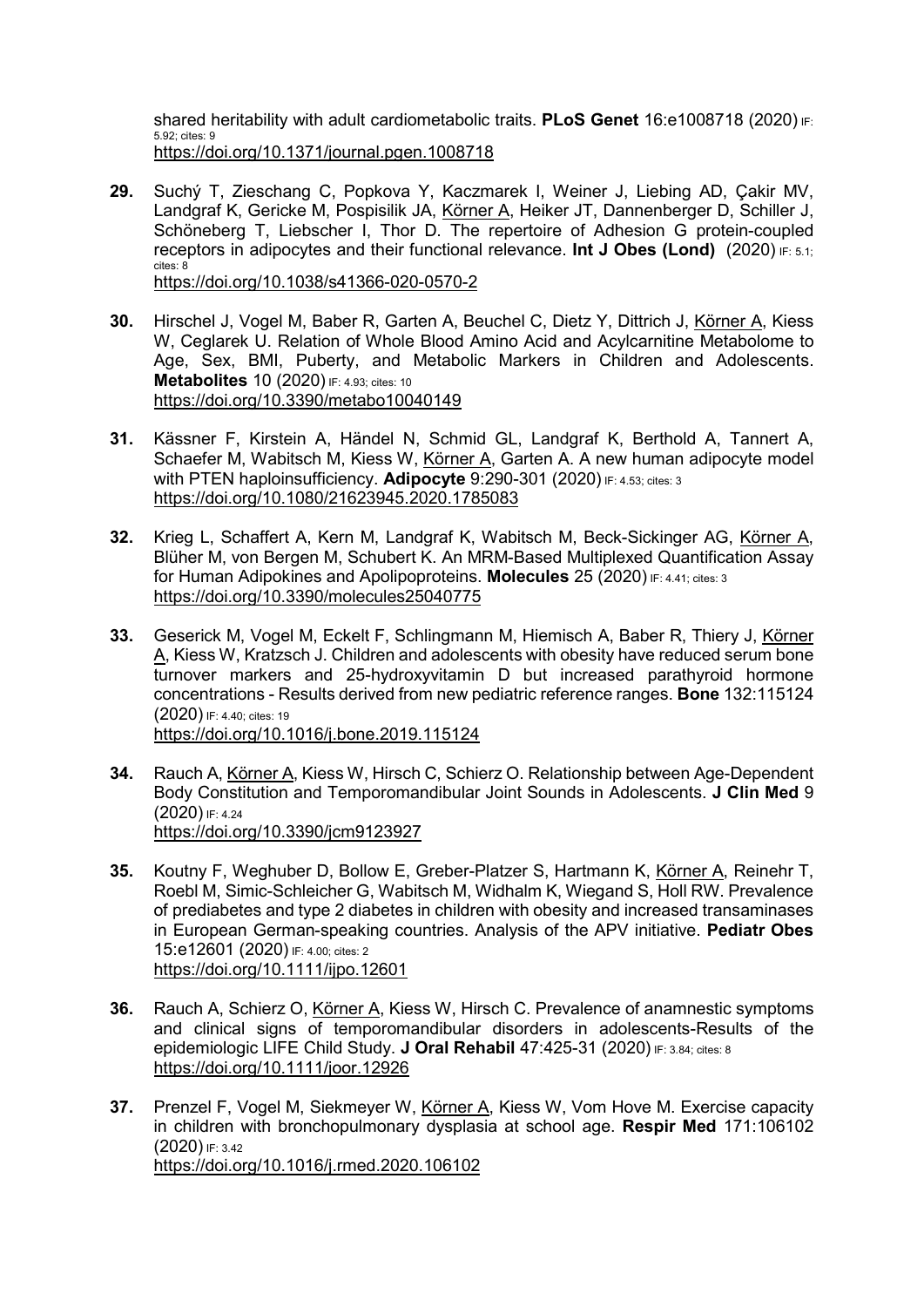- 38. Poulain T, Sobek C, Ludwig J, Igel U, Grande G, Ott V, Kiess W, Körner A, Vogel M. Associations of Green Spaces and Streets in the Living Environment with Outdoor Activity, Media Use, Overweight/Obesity and Emotional Wellbeing in Children and Adolescents. Int J Environ Res Public Health 17 (2020) IF: 3.39 https://doi.org/10.3390/ijerph17176321
- 39. Michel L, Shevlyakova M, E NC, Eckhardt E, Holvoet S, Nutten S, Sprenger N, Körner A, Vogel M, Nembrini C, Kiess W, Blanchard C. Novel approach to visualize the interdependencies between maternal sensitization, breast milk immune components and human milk oligosaccharides in the LIFE Child cohort. **PLoS One** 15:e0230472 (2020) IF: 3.24; cites: 2 https://doi.org/10.1371/journal.pone.0230472
- 40. Oelkers L, Vogel M, Kalenda A, Surup HC, Körner A, Kratzsch J, Kiess W. Socioeconomic Status Is Related to Pubertal Development in a German Cohort. Horm Res Paediatr 93:548-57 (2020) IF: 2.85 https://doi.org/10.1159/000513787
- 41. Sonntag J, Vogel M, Geserick M, Eckelt F, Körner A, Raue F, Kiess W, Kratzsch J. Age-Related Association of Calcitonin with Parameters of Anthropometry, Bone and Calcium Metabolism during Childhood. Horm Res Paediatr: 1-10 (2020) IF: 2.85; cites: 1 https://doi.org/10.1159/000512107
- 42. Elger W, Illge C, Kiess W, Körner A, Kratzsch J, Schrock A, Hirsch C. Relationship between deciduous molar hypomineralisation and parameters of bone metabolism in preschool children. Int Dent J (2020) IF: 2.51; cites: 2 https://doi.org/10.1111/idj.12550

- 43. Körner A, Kiess W, Vogel M. Persistence of obesity from early childhood onward. N Engl J Med 380:194-5 (2019) IF: 91.25; cites: 2
- 44. Stanik J, Kratzsch J, Landgraf K, Vogel M, Thiery J, Kiess W, Körner A. The Bone Markers Sclerostin, Osteoprotegerin, and Bone-Specific Alkaline Phosphatase Are Related to Insulin Resistance in Children and Adolescents, Independent of Their Association with Growth and Obesity. Horm Res Paediatr 91:1-8 (2019) IF: 2.85; cites: 8
- 45. Warrington NM, Beaumont RN, [120authors], Kovacs P, [8authors], Tönjes A, Stumvoll M, [4authors], Kiess W, Körner A, [4authors], Zeggini E, [63authors], Freathy RM. Maternal and fetal genetic effects on birth weight and their relevance to cardio-metabolic risk factors. Nat Genet 51:804-14 (2019) IF: 38.33; cites: 134
- 46. Wuttke M, Li Y, authors], Kiess W, Kleber ME, Koenig W, Kooner JS, Körner A, Kovacs P, authors], Scholz M, Teumer A, Kottgen A, Pattaro C, A catalog of genetic loci associated with kidney function from analyses of a million individuals. Nat Genet 51:957- 72 (2019) IF: 38.33; cites: 165
- 47. Tin A, Marten J, [95authors], Kiess W, Kleber ME, Koenig W, Kooner JS, Körner A, Kovacs P, [121authors], Kottgen A. Target genes, variants, tissues and transcriptional pathways influencing human serum urate levels. Nat Genet 51:1459-74 (2019) IF: 38.33; .<br>cites: 77
- 48. Teumer A, [82authors], Kiess W, Koenig W, Körner A, Kovacs P, [98authors], Kottgen A. Genome-wide association meta-analyses and fine-mapping elucidate pathways influencing albuminuria. Nat Commun 10:4130 (2019) IF: 14.92; cites: 35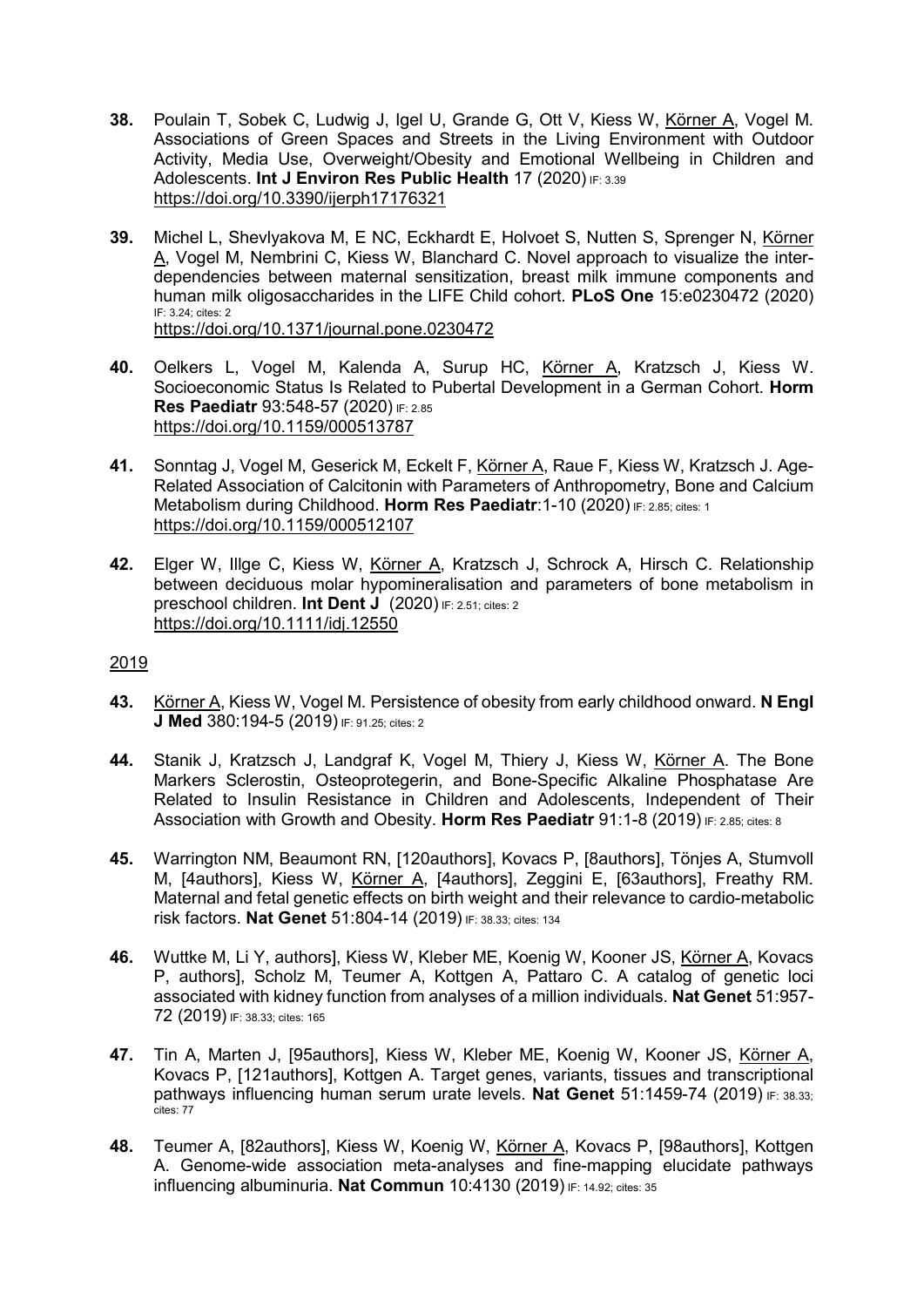- 49. Yu H, Dilbaz S, Cossmann J, Hoang AC, Diedrich V, Herwig A, Harauma A, Hoshi Y, Moriguchi T, Landgraf K, Körner A, Lucas C, Brodesser S, Balogh L, Thuroczy J, Karemore G, Kuefner MS, Park EA, Rapp C, Travers JB, Röszer T. Breast milk alkylglycerols sustain beige adipocytes through adipose tissue macrophages. J Clin Invest 129:2485-99 (2019) IF: 14.8; cites: 35
- 50. Kirstein AS, Augustin A, Penke M, Cea M, Körner A, Kiess W, Garten A. The Novel Phosphatidylinositol-3-Kinase (PI3K) Inhibitor Alpelisib Effectively Inhibits Growth of PTEN-Haploinsufficient Lipoma Cells. Cancers (Basel) 11 (2019) IF: 6.64; cites: 8
- 51. Poulain T, Spielau U, Vogel M, Körner A, Kiess W. CoCu: A new short questionnaire to evaluate diet composition and culture of eating in children and adolescents. Clin Nutr 38:2858-65 (2019) IF: 6.40; cites: 3
- 52. Bae YJ, Zeidler R, Baber R, Vogel M, Wirkner K, Loeffler M, Ceglarek U, Kiess W, Körner A, Thiery J, Kratzsch J. Reference intervals of nine steroid hormones over the life-span analyzed by LC-MS/MS: Effect of age, gender, puberty, and oral contraceptives. J Steroid Biochem Mol Biol 193:105409 (2019) IF: 4.29; cites: 17
- 53. Poulain T, Vogel M, Ludwig J, Grafe N, Körner A, Kiess W. Reciprocal longitudinal associations between adolescents' media consumption and psychological health. Acad Pediatr 19:109-17 (2019) IF: 2.30; cites: 12
- 54. Rönnecke E, Vogel M, Bussler S, Grafe N, Jurkutat A, Schlingmann M, Körner A, Kiess W. Age- and Sex-Related Percentiles of Skinfold Thickness, Waist and Hip Circumference, Waist-to-Hip Ratio and Waist-to-Height Ratio: Results from a Population-Based Pediatric Cohort in Germany (LIFE Child). Obes Facts 12:25-39 (2019) IF: 3.94; cites: 8
- 55. Buzek T, Poulain T, Vogel M, Engel C, Bussler S, Körner A, Hiemisch A, Kiess W. Relations between sleep duration with overweight and academic stress-just a matter of the socioeconomic status? Sleep Health 5:208-15 (2019) IF: 4.45; cites: 9
- 56. Graf C, Schierz O, Steinke H, Körner A, Kiess W, Kratzsch J, Hirsch C. Sex hormones in association with general joint laxity and hypermobility in the temporomandibular joint in adolescents-results of the epidemiologic LIFE child study. J Oral Rehabil 46:1023-30 (2019) IF: 3.84; cites: 6
- 57. Poulain T, Vogel M, Sobek C, Hilbert A, Körner A, Kiess W. Associations Between Socio-Economic Status and Child Health: Findings of a Large German Cohort Study. Int J Environ Res Public Health 16 (2019) IF: 3.39; cites: 26
- 58. Binder G, Heidenreich L, Schnabel D, Dunstheimer D, Oeverink R, Kiess W, Körner A, Kratzsch J. Biological Significance of Anti-GH Antibodies in Children Treated with rhGH. **Horm Res Paediatr 91:17-24 (2019) IF: 2.85; cites: 4**
- 59. Wagner M, Kratzsch J, Vogel M, Peschel T, Gaudl A, Ceglarek U, Thiery J, Hiemisch A, Körner A, Kiess W. Hair Cortisol Concentration in Healthy Children and Adolescents Is Related to Puberty, Age, Gender, and Body Mass Index. Horm Res Paediatr:1-8 (2019) IF: 2.85; cites: 7
- 60. Gramss M, Lipek T, Vogel M, Remmler J, Hiemisch A, Jurkutat A, Genuneit J, Körner A, Kiess W. Overweight Proxies Are Associated with Atopic Asthma: A Matched Case-Control Study. Horm Res Paediatr 91:380-90 (2019) IF: 2.85; cites: 2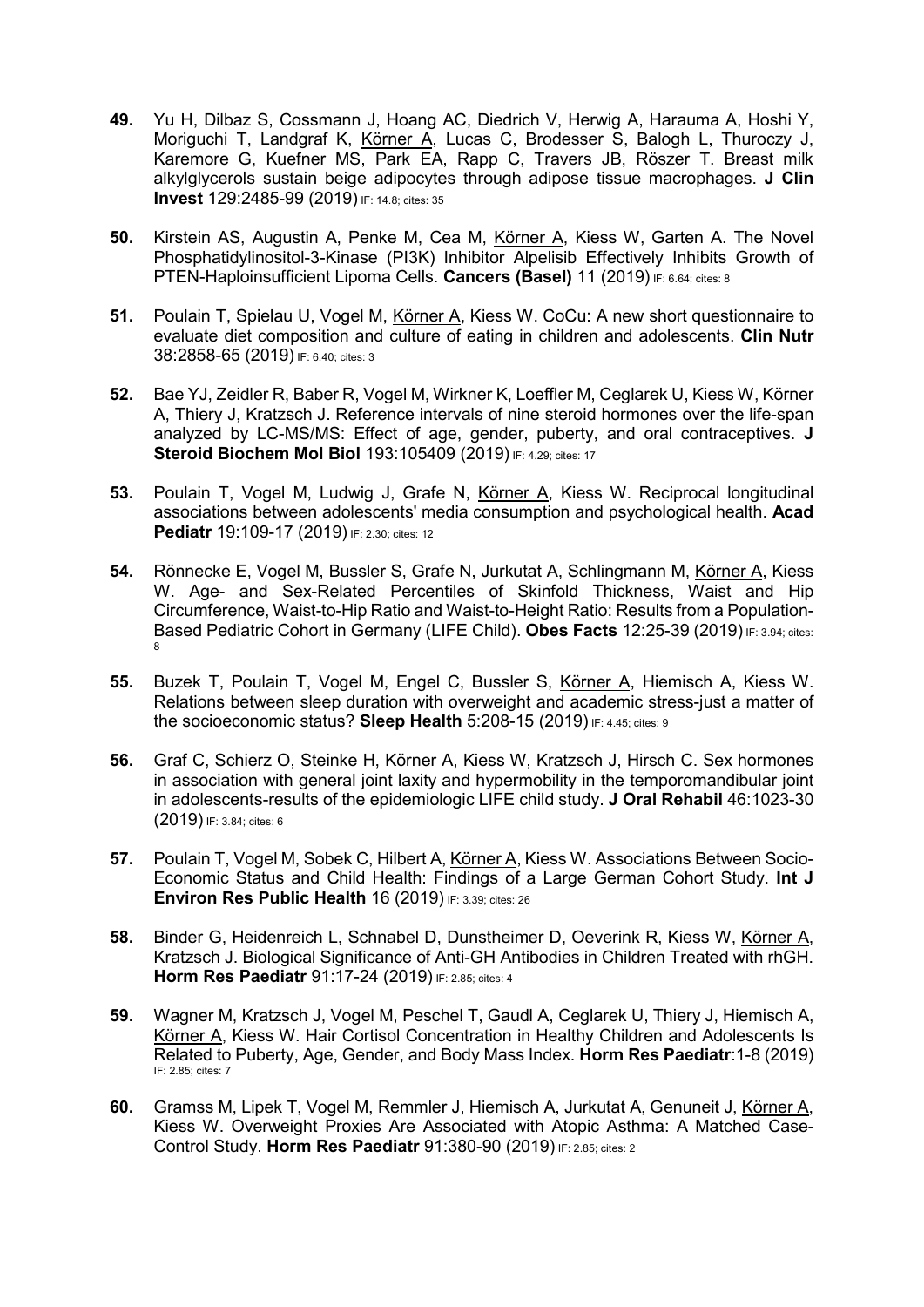- 61. Elger W, Kiess W, Körner A, Schröck A, Vogel M, Hirsch C. Influence of overweight/obesity, socioeconomic status, and oral hygiene on caries in primary dentition. J Investig Clin Dent:e12394 (2019) IF: 1.44; cites: 4
- 62. Paech C, Moser J, Dähnert I, Wagner F, Gebauer RA, Kirsten T, Vogel M, Kiess W, Körner A, Wolfarth B, Wüstenfeld J. Different habitus but similar electrocardiogram: Cardiac repolarization parameters in children - Comparison of elite athletes to obese children. Ann Pediatr Cardiol 12:201-5 (2019) IF: cites: PMC6716330

- 63. Geserick M, Vogel M, Gausche R, Lipek T, Spielau U, Keller E, Pfäffle R, Kiess W, Körner A. Acceleration of BMI in early childhood and risk of sustained obesity. N Engl J Med 379:1303-12 (2018) IF: 91.25; cites: 251
- 64. Kalenda A, Landgraf K, Löffler D, Kovacs P, Kiess W, Körner A. The BDNF Val66Met polymorphism is associated with lower BMI, lower postprandial glucose levels and elevated carbohydrate intake in children and adolescents. Pediatr Obes:159-67 (2018) IF: 4.00; cites: 10
- 65. Paech C, Anhalt M, Gebauer RA, Wagner F, Vogel M, Kirsten T, Weidenbach M, Kiess W, Dähnert I, Körner A. New normal limits for pediatric ECG in childhood obesity? Influence of childhood obesity on the ECG. Progr Pediatr Cardiol  $48:119-23$  (2018) IF: cites: 4
- 66. Bussler S, Vogel M, Pietzner D, Harms K, Buzek T, Penke M, Händel N, Körner A, Baumann U, Kiess W, Flemming G. New pediatric percentiles of liver enzyme serum levels: Effects of age, sex, body mass index, and pubertal stage. Hepatology 68:1319- 30 (2018) IF: 17.43; cites: 47
- 67. Erbs S, Broniecki H, Scheuermann K, Winzer E, Adam J, Spielau U, Woitek F, Sandri M, Zimmer M, Besler C, Kiess W, Linke A, Körner A, Mangner N. Impact of Weight Reduction During Adolescence on Parameters of Cardiac Geometry and Function in Obese Children. JACC Cardiovasc Imaging (2018) IF: 10.247; cites:
- 68. Junge KM, Leppert B, Jahreis S, Wissenbach DK, Feltens R, Grutzmann K, Thurmann L, Bauer T, Ishaque N, Schick M, Bewerunge-Hudler M, Roder S, Bauer M, Schulz A, Borte M, Landgraf K, Körner A, Kiess W, von Bergen M, Stangl GI, Trump S, Eils R, Polte T, Lehmann I. MEST mediates the impact of prenatal bisphenol A exposure on long-term body weight development. Clin Epigenetics 10:58 (2018) IF: 6.55; cites: 32
- 69. Käßner F, Sauer T, Penke M, Richter S, Landgraf K, Körner A, Kiess W, Händel N, Garten A. Simvastatin induces apoptosis in PTENhaploinsufficient lipoma cells. Int J Mol Med 41 (2018) IF: 2.784; cites:
- 70. Loeffler-Wirth H, Vogel M, Kirsten T, Glock F, Poulain T, Körner A, Loeffler M, Kiess W, Binder H. Longitudinal anthropometry of children and adolescents using 3D-body scanning. PLoS One 13:e0203628 (2018) IF: 3.24; cites: 3
- 71. Händel N, Mothes T, Petroff D, Baber R, Jurkutat A, Flemming G, Kiess W, Hiemisch A, Körner A, Schlumberger W, Thiery J, Wolf J. Will the Real Coeliac Disease Please Stand Up? Coeliac Disease Prevalence in the German LIFE Child Study. J Pediatr Gastroenterol Nutr (2018) IF: 2.752; cites:
- 72. Poulain T, Vogel M, Neef M, Abicht F, Hilbert A, Genuneit J, Körner A, Kiess W. Reciprocal Associations between Electronic Media Use and Behavioral Difficulties in Preschoolers. Int J Environ Res Public Health 15 (2018) IF: 3.39; cites: 18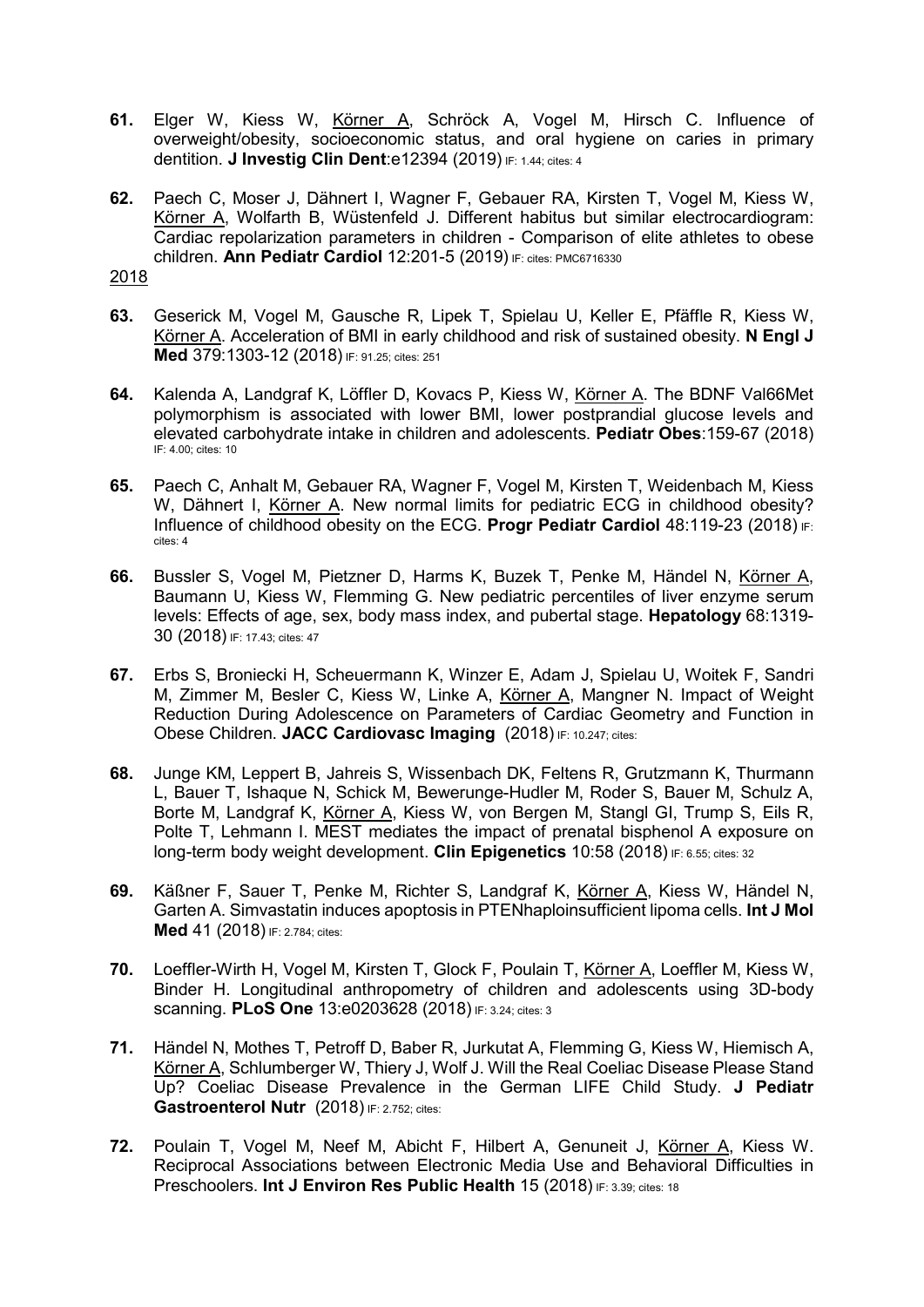- 73. Rocha EPAA, Vogel M, Stanik J, Pietzner D, Willenberg A, Körner A, Kiess W. Serum Uric Acid Levels as an Indicator for Metabolically Unhealthy Obesity in Children and Adolescents. Horm Res Paediatr 31:1-9 (2018) IF: 2.103; cites:
- 74. Nurten E, Vogel M, Kapellen TM, Richter S, Garten A, Penke M, Schuster S, Körner A, Kiess W, Kratzsch J. Omentin-1 and NAMPT serum concentrations are higher and CK-18 levels are lower in children and adolescents with type 1 diabetes when compared to healthy age, sex and BMI matched controls. J Pediatr Endocrinol Metab 31:959-69 (2018) IF: 1.63; cites: 5

- 75. Löffler D, Behrendt S, Creemers JW, Klammt J, Aust G, Stanik J, Kiess W, Kovacs P, Körner A. Functional and clinical relevance of novel and known PCSK1 variants for childhood obesity and glucose metabolism. Mol Metab 6:295-305 (2017) IF: 7.42; cites: 12
- 76. Schwartze JT, Landgraf K, Spielau U, Rockstroh D, Löffler D, Kratzsch J, Kiess W, Körner A. Adipocyte C1QTNF5 expression is BMI-dependently related to early adipose tissue dysfunction and systemic CTRP5 serum levels in obese children. Int J Obes (Lond) 41:955-63 (2017) IF: 5.1; cites: 8
- 77. Löffler D, Landgraf K, Rockstroh D, Schwartze JT, Dunzendorfer H, Kiess W, Körner A. METRNL decreases during adipogenesis and inhibits adipocyte differentiation leading to adipocyte hypertrophy in humans. Int J Obes (Lond) 41:112-9 (2017) IF: 5.1; cites: 22
- 78. Landgraf K, Schuster S, Meusel A, Garten A, Riemer T, Schleinitz D, Kiess W, Körner A. Short-term overfeeding of zebrafish with normal or high-fat diet as a model for the development of metabolically healthy versus unhealthy obesity. BMC Physiol 17:4 (2017) IF: 2.87; cites: 67
- 79. Gesing J, Scheuermann K, Wagner IV, Löffler D, Friebe D, Kiess W, Schuster V, Körner A. NAMPT serum levels are selectively elevated in acute infectious disease and in acute relapse of chronic inflammatory diseases in children. PLoS One 12:e0183027 (2017) IF: 3.24; cites: 13
- 80. Stanik J, Kratzsch J, Landgraf K, Scheuermann K, Spielau U, Gausche R, Gasperikova D, Kiess W, Körner A. Concordance of bioactive vs. total immunoreactive serum leptin levels in children with severe early onset obesity. PLoS One 12:e0178107 (2017) IF: 3.24; cites: 3
- 81. Junge J, Engel C, Vogel M, Naumann S, Löffler M, Thiery J, Kratzsch J, Kiess W, Körner A. Neck circumference is similarly predicting for impairment of glucose tolerance as classic anthropometric parameters among healthy and obese children and adolescents. J Pediatr Endocrinol Metab 30:643-50 (2017) IF: 1.63; cites: 4
- 82. Windholz J, Kovacs P, Schlicke M, Franke C, Mahajan A, Morris AP, Lemke JR, Klammt J, Kiess W, Schöneberg T, Pfäffle R, Körner A. Copy number variations in "classical" obesity candidate genes are not frequently associated with severe early-onset obesity in children. J Pediatr Endocrinol Metab 30:507-15 (2017) IF: 1.63; cites:
- 83. Paech C, Liebold A, Gebauer RA, Wagner F, Vogel M, Kirsten T, Schauff M, Hiemisch A, Dähnert I, Kiess W, Körner A. Relative QT interval prolongation and electrical inhomogeneity of cardiac repolarization in childhood obesity. Progr Pediatr Cardiol 47:64-7 (2017) IF: cites: 3
- 84. Wheeler E, Leong A, [62authors], Böttcher Y, [18authors], Kiess W, Kohara K, Kovacs P, [39authors], Tönjes A, [13authors], Stumvoll M, Watkins H, Aung T, Blüher M,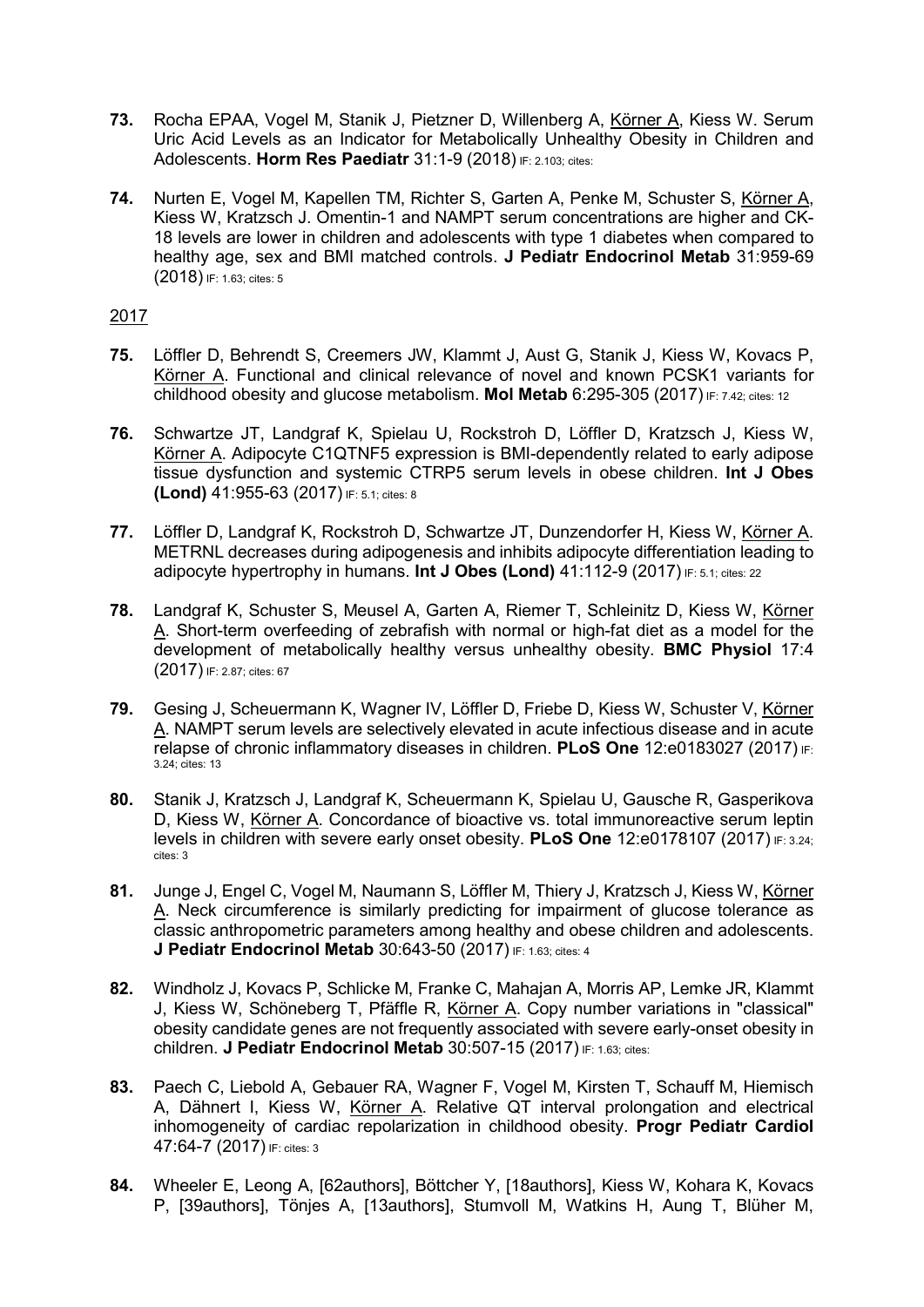[25authors], Körner A, [45authors], Barroso I, Meigs JB. Impact of common genetic determinants of Hemoglobin A1c on type 2 diabetes risk and diagnosis in ancestrally diverse populations: A transethnic genome-wide meta-analysis. PLoS Med 14:e1002383 (2017) IF: 11.07; cites: 186

- 85. Poulain T, Baber R, Vogel M, Pietzner D, Kirsten T, Jurkutat A, Hiemisch A, Hilbert A, Kratzsch J, Thiery J, Fuchs M, Hirsch C, Rauscher FG, Loeffler M, Körner A, Nüchter M, Kiess W. The LIFE Child study: a population-based perinatal and pediatric cohort in Germany. Eur J Epidemiol 32:145-58 (2017) IF: 8.08; cites: 89
- 86. Raulien N, Friedrich K, Strobel S, Rübner S, Baumann S, von Bergen M, Körner A, Krueger M, Rossol M, Wagner U. Fatty Acid Oxidation Compensates for Lipopolysaccharide-Induced Warburg Effect in Glucose-Deprived Monocytes. Front **Immunol** 8:609 (2017) IF: 7.56; cites: 27
- 87. Hendricks AE, Bochukova EG, Marenne G, Keogh JM, Atanassova N, Bounds R, Wheeler E, Mistry V, Henning E, Körner A, Muddyman D, McCarthy S, Hinney A, Hebebrand J, Scott RA, Langenberg C, Wareham NJ, Surendran P, Howson JM, Butterworth AS, Danesh J, Nordestgaard BG, Nielsen SF, Afzal S, Papadia S, Ashford S, Garg S, Millhauser GL, Palomino RI, Kwasniewska A, Tachmazidou I, O'Rahilly S, Zeggini E, Barroso I, Farooqi IS. Rare Variant Analysis of Human and Rodent Obesity Genes in Individuals with Severe Childhood Obesity. Sci Rep 7:4394 (2017) IF: 4.38; cites: 29
- 88. Glock F, Vogel M, Naumann S, Kühnapfel A, Scholz M, Hiemisch A, Kirsten T, Rieger K, Körner A, Löffler M, Kiess W. Validity and intraobserver reliability of three-dimensional scanning compared with conventional anthropometry for children and adolescents from a population-based cohort study. Pediatr Res 81:736-44 (2017) IF: 3.76; cites: 11
- 89. Loeffler-Wirth H, Vogel M, Kirsten T, Glock F, Poulain T, Körner A, Löffler M, Kiess W, Binder H. Body typing of children and adolescents using 3D-body scanning. PLoS One 12:e0186881 (2017) IF: 3.24; cites: 7
- 90. Kess A, Spielau U, Beger C, Gausche R, Vogel M, Lipek T, Körner A, Pfäffle R, Kiess W. Further stabilization and even decrease in the prevalence rates of overweight and obesity in German children and adolescents from 2005 to 2015: a cross-sectional and trend analysis. Public Health Nutr 20:3075-83 (2017) IF: 4.02; cites: 25
- 91. Bussler S, Penke M, Flemming G, Elhassan YS, Kratzsch J, Sergeyev E, Lipek T, Vogel M, Spielau U, Körner A, de Giorgis T, Kiess W. Novel Insights in the Metabolic Syndrome in Childhood and Adolescence. Horm Res Paediatr 88:181-93 (2017) IF: 2.85; cites: 48
- 92. Daxer J, Herttrich T, Zhao YY, Vogel M, Hiemisch A, Scheuermann K, Körner A, Kratzsch J, Kiess W, Quante M. Nocturnal levels of chemerin and progranulin in adolescents: influence of sex, body mass index, glucose metabolism and sleep. J Pediatr Endocrinol Metab 30:57-61 (2017) IF: 1.63; cites: 20
- 93. Schreier M, Schwartze JT, Landgraf K, Scheuermann K, Erbs S, Herberth G, Pospisilik JA, Kratzsch J, Kiess W, Körner A. Osteopontin is BMI-independently Related to Early Endothelial Dysfunction in Children. J Clin Endocrinol Metab 101:4161-9 (2016) IF: 5.96; cites: 7

### 2016-1998

94. Löffler D, Landgraf K, Körner A, Kratzsch J, Kirkby KC, Himmerich H. Modulation of triglyceride accumulation in adipocytes by psychopharmacological agents in vitro. J **Psychiatr Res 72:37-42 (2016) IF: 3.3; cites: 9**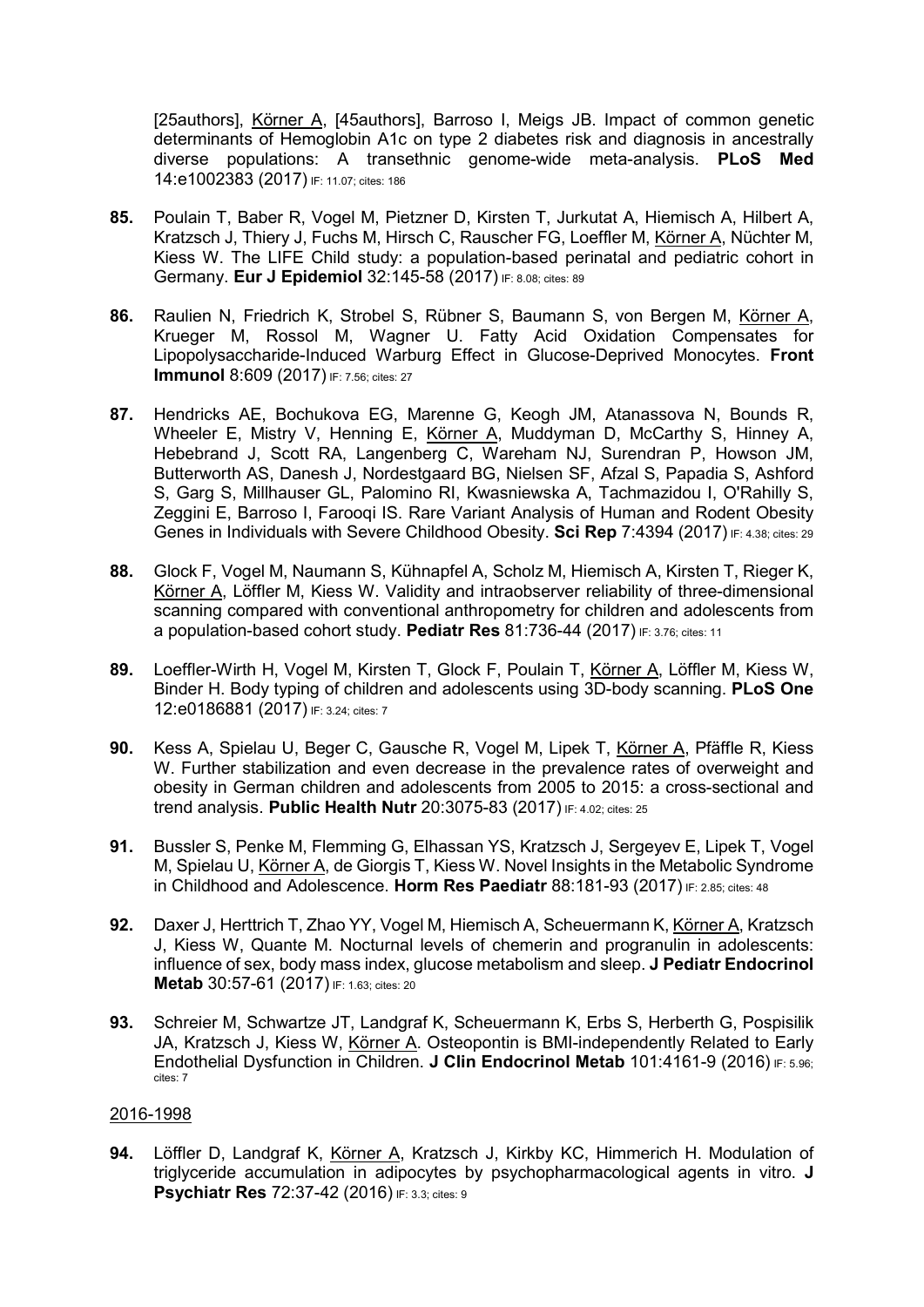- 95. Ehehalt S, Wiegand S, Körner A, Schweizer R, Liesenkotter KP, Partsch CJ, Blumenstock G, Spielau U, Denzer C, Ranke MB, Neu A, Binder G, Wabitsch M, Kiess W, Reinehr T. Low association between fasting and OGTT stimulated glucose levels with HbA1c in overweight children and adolescents. Pediatr Diabetes 18:734-41 (2016)  $_{E}$ : 4.87; cites: 5
- 96. Rockstroh D, Löffler D, Kiess W, Landgraf K, Körner A. Regulation of human adipogenesis by miR125b-5p. Adipocyte 5:283-97 (2016) IF: 4.53; cites: 19
- 97. Landgraf K, Strobach A, Kiess W, Körner A. Loss of mtch2 function impairs early development of liver, intestine and visceral adipocytes in zebrafish larvae. FEBS Lett 590:2852-61 (2016) IF: 4.12; cites: 5
- 98. Landgraf K, Scholz M, Kovacs P, Kiess W, Körner A. FTO Obesity Risk Variants Are Linked to Adipocyte IRX3 Expression and BMI of Children - Relevance of FTO Variants to Defend Body Weight in Lean Children? PLoS One 11:e0161739 (2016) IF: 3.24; cites: 19
- 99. Ehehalt S, Wiegand S, Körner A, Schweizer R, Liesenkotter KP, Partsch CJ, Blumenstock G, Spielau U, Denzer C, Ranke MB, Neu A, Binder G, Wabitsch M, Kiess W, Reinehr T. Diabetes screening in overweight and obese children and adolescents: choosing the right test. Eur J Pediatr 176:89-97 (2016) IF: 3.18; cites: 16
- 100. Horikoshi M, [55authors], P K, [38authors], A T, M S, [3authors], W K, A K, [59uthors], MI M, Freathy RM. Genome-wide associations for birth weight and correlations with adult disease. Nature 538:248-52 (2016) IF: 41.58; cites: 145
- 101. Dalgaard K, Landgraf K, Heyne S, Lempradl A, Longinotto J, Gossens K, Ruf M, Orthofer M, Strogantsev R, Selvaraj M, Lu TT, Casas E, Teperino R, Surani MA, Zvetkova I, Rimmington D, Tung YC, Lam B, Larder R, Yeo GS, O'Rahilly S, Vavouri T, Whitelaw E, Penninger JM, Jenuwein T, Cheung CL, Ferguson-Smith AC, Coll AP, Körner A, Pospisilik JA. Trim28 Haploinsufficiency Triggers Bi-stable Epigenetic Obesity. Cell 164:353-64 (2016) IF: 41.58; cites: 103
- 102. Felix JF, Bradfield JP, Monnereau C, van der Valk RJ, [47authors], Kiess W, [14authors], Pfäffle R, [33authors], Körner A, [9authors], Grant SF, Jaddoe VW, Early Growth Genetics C, Bone Mineral Density in Childhood Study BC. Genome-wide association analysis identifies three new susceptibility loci for childhood body mass index. Hum Mol Genet 25:389-403 (2016) IF: 6.15; cites: 167
- 103. Guiu-Jurado E, Unthan M, Bohler N, Kern M, Landgraf K, Dietrich A, Schleinitz D, Ruschke K, Klöting N, Fasshauer M, Tönjes A, Stumvoll M, Körner A, Kovacs P, Blüher M. Bone morphogenetic protein 2 (BMP2) may contribute to partition of energy storage into visceral and subcutaneous fat depots. Obesity (Silver Spring) 24:2092-100 (2016) IF: 5.00; cites: 29
- 104. Wagner IV, Flehmig G, Scheuermann K, Löffler D, Körner A, Kiess W, Stumvoll M, Dietrich A, Blüher M, Klöting N, Söder O, Svechnikov K. Insulin-Like Peptide 5 Interacts with Sex Hormones and Metabolic Parameters in a Gender and Adiposity Dependent Manner in Humans. Horm Metab Res 48:589-94 (2016) IF: 2.85; cites: 7
- 105. Leipert J, Kässner F, Schuster S, Händel N, Körner A, Kiess W, Garten A. Resveratrol Potentiates Growth Inhibitory Effects of Rapamycin in PTEN-deficient Lipoma Cells by Suppressing p70S6 Kinase Activity. Nutr Cancer 68:342-9 (2016) IF: 2.9; cites: 5
- 106. Landgraf K, Rockstroh D, Wagner IV, Weise S, Tauscher R, Schwartze JT, Löffler D, Bühligen U, Wojan M, Till H, Kratzsch J, Kiess W, Blüher M, Körner A. Evidence of early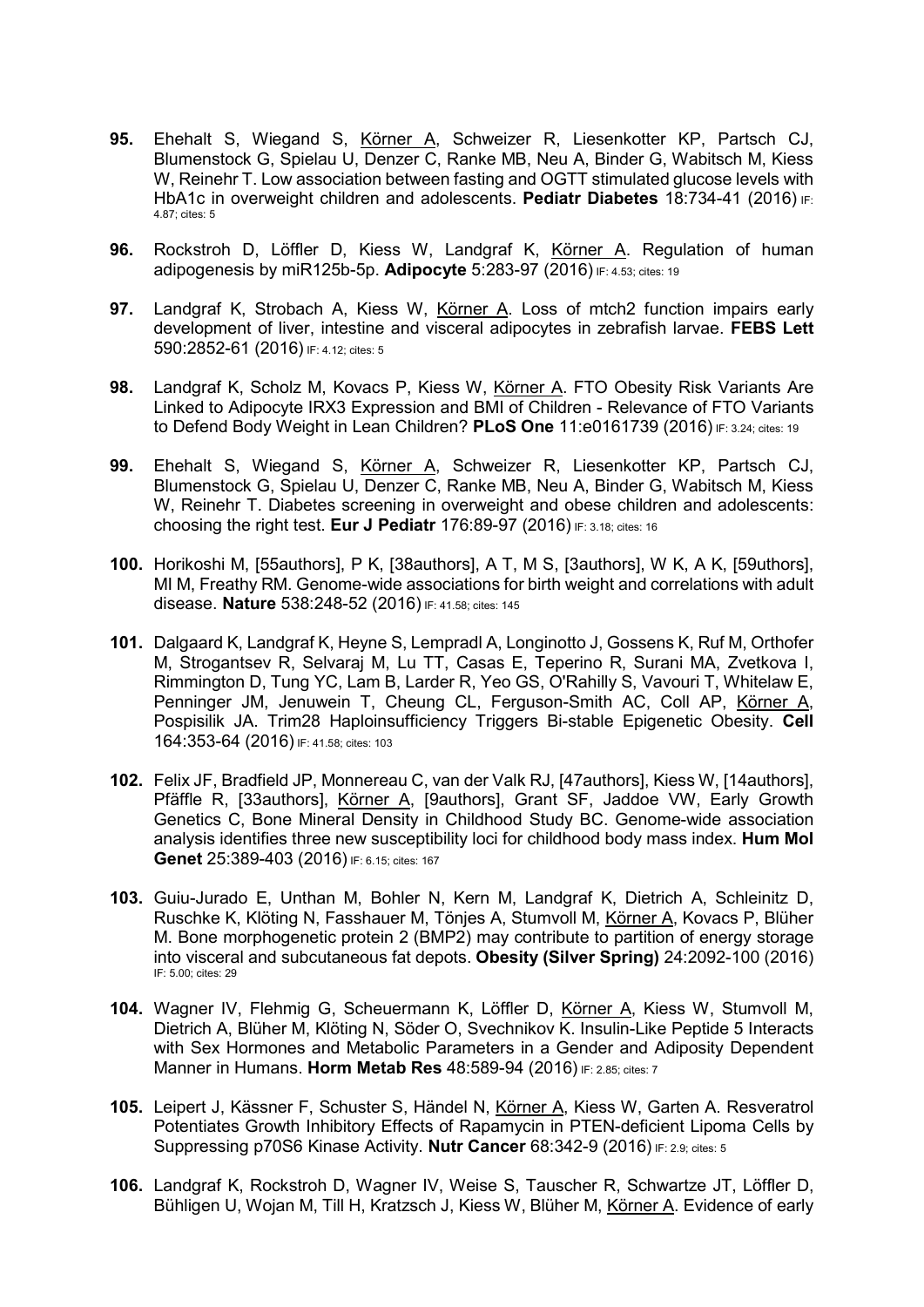alterations in adipose tissue biology and function and its association with obesity-related inflammation and insulin resistance in children. Diabetes  $64:1249-61$  (2015) IF: 9.46; cites: 84

- 107. Löffler D, Müller U, Scheuermann K, Friebe D, Gesing J, Bielitz J, Erbs S, Landgraf K, Wagner IV, Kiess W, Körner A. Serum irisin levels are regulated by acute strenuous exercise. J Clin Endocrinol Metab 100:1289-99 (2015) IF: 5.96; cites: 99
- 108. Schunter JA, Löffler D, Wiesner T, Kovacs P, Badenhoop K, Aust G, Tönjes A, Müller P, Baber R, Simon JC, Führer D, Pfäffle RW, Thiery J, Stumvoll M, Kiess W, Kratzsch J, Körner A. A novel FoxD3 Variant Is Associated With Vitiligo and Elevated Thyroid Auto-Antibodies. J Clin Endocrinol Metab 100:E1335-42 (2015) IF: 5.96; cites: 10
- 109. Rockstroh D, Landgraf K, Wagner IV, Gesing J, Tauscher R, Lakowa N, Kiess W, Bühligen U, Wojan M, Till H, Blüher M, Körner A. Direct evidence of brown adipocytes in different fat depots in children. PLoS One 10:e0117841 (2015) IF: 3.24; cites: 39
- 110. Breitling C, Gross A, Büttner P, Weise S, Schleinitz D, Kiess W, Scholz M, Kovacs P, Körner A. Genetic Contribution of Variants near SORT1 and APOE on LDL Cholesterol Independent of Obesity in Children. PLoS One 10:e0138064 (2015) IF: 3.24; cites: 12
- 111. Qi Q, Downer MK, [8authors], Körner A, [24authors], Zeggini E, Dedoussis GV, Kaplan RC, Wylie-Rosett J, Loos RJ, Hu FB, Qi L. Dietary Intake, FTO Genetic Variants, and Adiposity: A Combined Analysis of Over 16,000 Children and Adolescents. Diabetes 64:2467-76 (2015) IF: 9.46; cites: 62
- 112. van der Valk RJ, Kreiner-Moller E, [8authors], Körner A, [43authors], Kiess W, Mahajan A, [44authors], Sergeyev E, [15authors], Jaddoe VW, Early Growth Genetics C. A novel common variant in DCST2 is associated with length in early life and height in adulthood. HumMolGenet 24:1155-68 (2015) IF: 6.15; cites: 61
- 113. Wilhelm F, Käßner F, Schmid G, Kratzsch J, Laner A, Wabitsch M, Körner A, Kiess W, Garten A. Phosphatidylinositol 3-kinase (PI3K) signalling regulates insulin-like-growth factor binding protein-2 (IGFBP-2) production in human adipocytes. Growth Horm IGF Res 25:115-20 (2015) IF: 2.37; cites: 6
- 114. Quante M, Bruckmann S, Wallborn T, Wolf N, Sergeyev E, Adler M, Hesse M, Geserick M, Naumann S, Koch C, Nivarthi H, Engel C, Körner A, Kiess W, Hiemisch A. Managing incidental findings and disclosure of results in a paediatric research cohort - the LIFE Child Study cohort. J Pediatr Endocrinol Metab 28:75-82 (2015) IF: 1.63; cites: 4
- 115. Mangner N, Scheuermann K, Winzer E, Wagner I, Hoellriegel R, Sandri M, Zimmer M, Mende M, Linke A, Kiess W, Schuler G, Körner A, Erbs S. Childhood obesity: impact on cardiac geometry and function. JACC Cardiovasc Imaging 7:1198-205 (2014)  $F: 14.81$ ; cites: 64
- 116. Bidlingmaier M, Friedrich N, Emeny RT, Spranger J, Wolthers OD, Roswall J, Körner A, Obermayer-Pietsch B, Hubener C, Dahlgren J, Frystyk J, Pfeiffer AF, Doering A, Bielohuby M, Wallaschofski H, Arafat AM. Reference intervals for insulin-like growth factor-1 (igf-i) from birth to senescence: results from a multicenter study using a new automated chemiluminescence IGF-I immunoassay conforming to recent international recommendations. J Clin Endocrinol Metab 99:1712-21 (2014) IF: 5.96; cites: 189
- 117. Cousminer DL, Stergiakouli E, Berry DJ, Ang W, Groen-Blokhuis MM, Körner A, [17authors], Neef M, Weise S, [9authors], Kiess W, [6authors], McCarthy MI, Widen E. Genome-wide association study of sexual maturation in males and females highlights a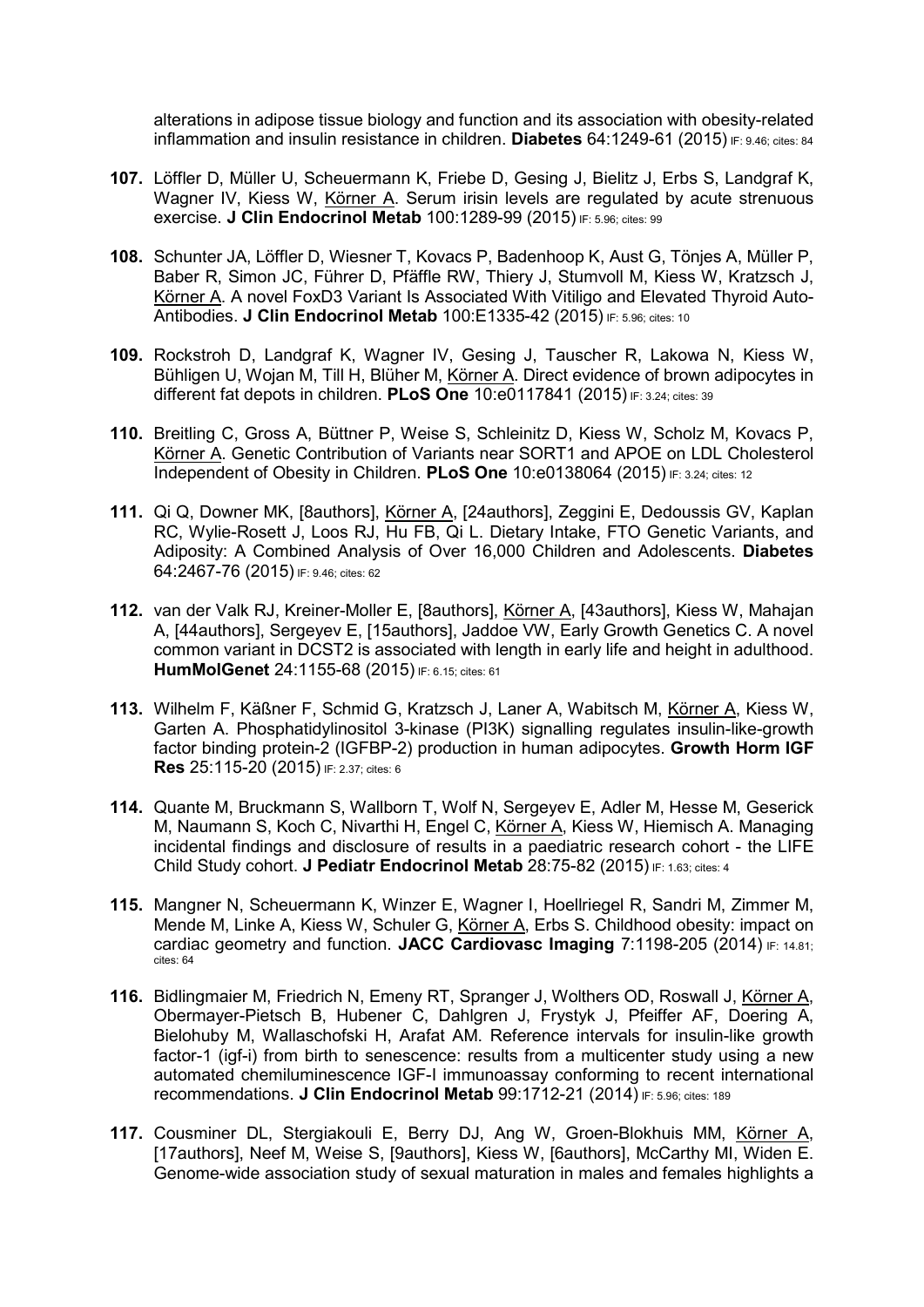role for body mass and menarche loci in male puberty. HumMolGenet 23:4452-64 (2014) IF: 6.15; cites: 62

- 118. Wagner IV, Paetzold C, Gausche R, Vogel M, Koerner A, Thiery J, Arsene CG, Henrion A, Guettler B, Keller E, Kiess W, Pfaeffle R, Kratzsch J. Clinical evidence-based cutoff limits for GH stimulation tests in children with a backup of results with reference to mass spectrometry. Eur J Endocrinol 171:389-97 (2014) IF: 6.66; cites: 41
- 119. Schmid GL, Kässner F, Uhlig HH, Körner A, Kratzsch J, Händel N, Zepp FP, Kowalzik F, Laner A, Starke S, Wilhelm FK, Schuster S, Viehweger A, Hirsch W, Kiess W, Garten A. Sirolimus treatment of severe PTEN hamartoma tumor syndrome: case report and in vitro studies. Pediatr Res 75:527-34 (2014) IF: 3.76; cites: 33
- 120. Taubner K, Schubert G, Pulzer F, Pfäffle R, Körner A, Dietz A, Thiery J, Kiess W, Kratzsch J. Serum concentrations of anti-thyroid peroxidase and anti-thyroglobulin antibodies in children and adolescents without apparent thyroid disorders. Clin Biochem 47:3-7 (2014) IF: 3.28; cites: 22
- 121. Bernhard F, Landgraf K, Klöting N, Berthold A, Büttner P, Friebe D, Kiess W, Kovacs P, Blüher M, Körner A. Functional relevance of genes implicated by obesity genome-wide association study signals for human adipocyte biology. Diabetologia 56:311-22 (2013) IF: 10.12; cites: 54
- 122. Körner A, Wiegand S, Hungele A, Tuschy S, Otto KP, l'Allemand-Jander D, Widhalm K, Kiess W, Holl RW, initiative APV, German Competence Net O. Longitudinal multicenter analysis on the course of glucose metabolism in obese children. Int J Obes (Lond) 37:931-6 (2013) IF: 5.1; cites: 19
- 123. Horikoshi M, Yaghootkar H, Mook-Kanamori DO, [70authors], Kiess W, [17authors], Tönjes A, [11authors], Stumvoll M, [14authors], Körner A, [28authors], Prokopenko I, Freathy RM. New loci associated with birth weight identify genetic links between intrauterine growth and adult height and metabolism. Nat Genet 45:76-82 (2013) IF: 38.33; cites: 211
- 124. Breitfeld J, Heiker JT, Böttcher Y, Schleinitz D, Tönjes A, Weidle K, Krause K, Kuettner EB, Scholz M, Kiess W, Sträter N, Beck-Sickinger AG, Stumvoll M, Körner A, Blüher M, Kovacs P. Analysis of a rare functional truncating mutation rs61757459 in vaspin (SERPINA12) on circulating vaspin levels. J Mol Med (Berl) 91:1285-92 (2013) IF: 4.6; cites: 5
- 125. Spinnler R, Gorski T, Stolz K, Schuster S, Garten A, Beck-Sickinger AG, Engelse MA, de Koning EJ, Körner A, Kiess W, Maedler K. The adipocytokine Nampt and its product NMN have no effect on beta-cell survival but potentiate glucose stimulated insulin secretion. PLoS One 8:e54106 (2013) IF: 3.24; cites: 32
- 126. Holstein JD, Patzer O, Körner A, Stumvoll M, Kovacs P, Holstein A. Genetic variants in GCKR, GIPR, ADCY5 and VPS13C and the risk of severe sulfonylurea-induced hypoglycaemia in patients with type 2 diabetes. Exp Clin Endocrinol Diabetes 121:54- 7 (2013) IF: 2.95; cites: 6
- 127. Landgraf K, Friebe D, Ullrich T, Kratzsch J, Dittrich K, Herberth G, Adams V, Kiess W, Erbs S, Körner A. Chemerin as a Mediator between Obesity and Vascular Inflammation in Children. J Clin Endocrinol Metab 97:E556-E64 (2012) IF: 5.96; cites: 108
- 128. Melchior C, Schulz A, Windholz J, Kiess W, Schöneberg T, Körner A. Clinical and functional relevance of melanocortin-4 receptor variants in obese german children. **Horm** Res Paediatr 78:237-46 (2012) IF: 2.85; cites: 16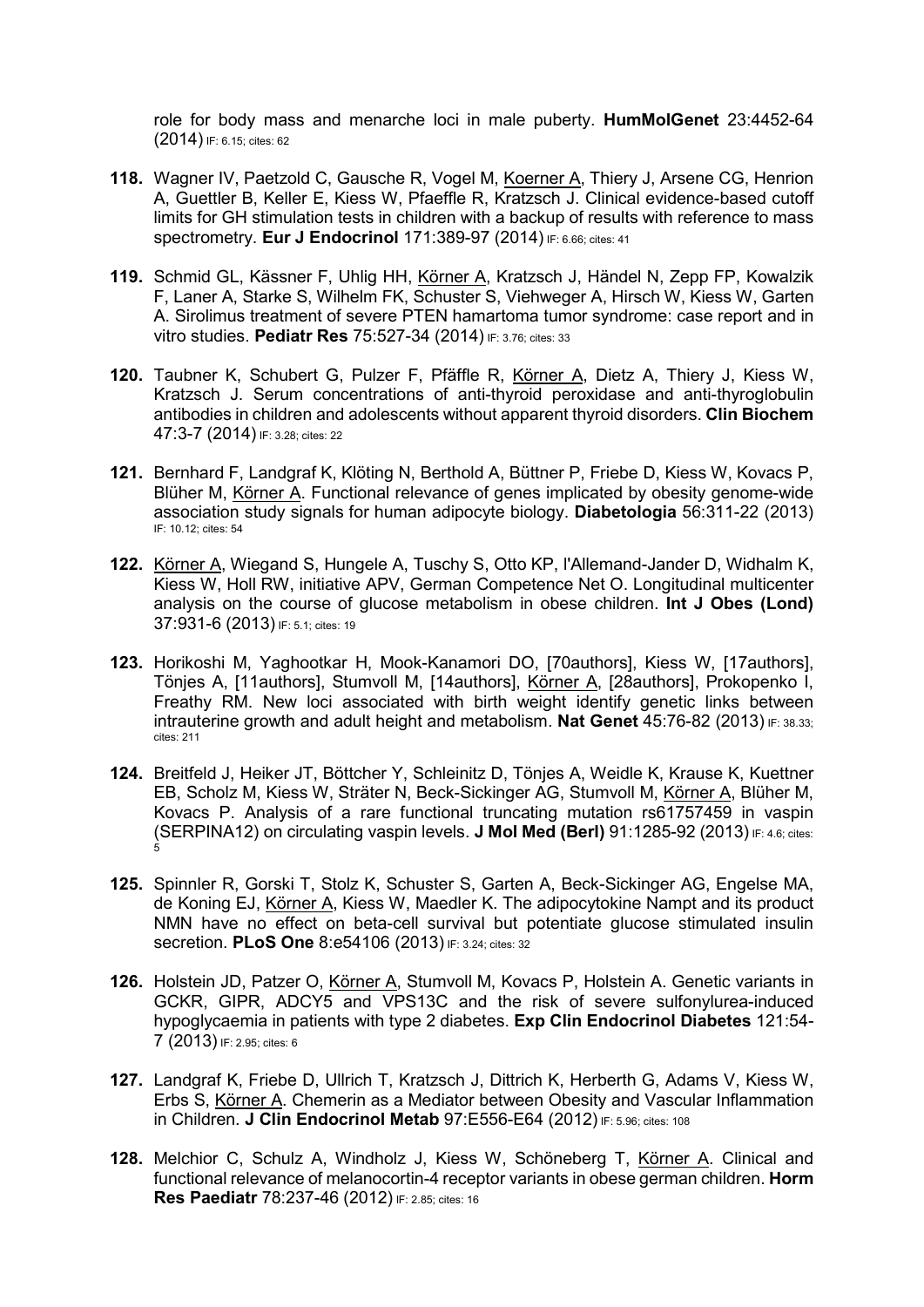- 129. Ichimura A, Hirasawa A, Poulain-Godefroy O, Bonnefond A, Hara T, Yengo L, Kimura I, Leloire A, Liu N, Iida K, Choquet H, Besnard P, Lecoeur C, Vivequin S, Ayukawa K, Takeuchi M, Ozawa K, Tauber M, Maffeis C, Morandi A, Buzzetti R, Elliott P, Pouta A, Jarvelin MR, Körner A, Kiess W, Pigeyre M, Caiazzo R, Van Hul W, Van Gaal L, Horber F, Balkau B, Levy-Marchal C, Rouskas K, Kouvatsi A, Hebebrand J, Hinney A, Scherag A, Pattou F, Meyre D, Koshimizu TA, Wolowczuk I, Tsujimoto G, Froguel P. Dysfunction of lipid sensor GPR120 leads to obesity in both mouse and human. Nature 19;483:350- 4 (2012) IF: 49.96; cites: 443
- 130. Scott RA, Lagou V, Welch RP, Wheeler E, [98authors], Kiess W, [14authors], Kovacs P, [18authors], Stumvoll M, [29authors], Toenjes A, Peyser PA, Beilby JP, Körner A, [40authors], Ingelsson E, Prokopenko I, Barroso I. Large-scale association analyses identify new loci influencing glycemic traits and provide insight into the underlying biological pathways. Nat Genet 44:991-1005 (2012) IF: 38.33; cites: 559
- 131. Quante M, Hesse M, Döhnert M, Fuchs M, Hirsch C, Sergeyev E, Casprzig N, Geserick M, Naumann S, Koch C, Sabin MA, Hiemisch A, Körner A, Kiess W. The LIFE child study: a life course approach to disease and health. **BMC Public Health** 12:1021 (2012) **IF:** 3.30; cites: 104
- 132. Raschpichler MC, Sorge I, Hirsch W, Mende M, Sergejev E, Kruber D, Körner A, Schick F. Evaluating childhood obesity: Magnetic-resonance-based quantification of abdominal adipose tissue and liver fat in childen. ROFO-Fortschr Rontg  $184:1-9$  (2012) IF: 1.64; cites: 6
- 133. Flemming GM, Petzold S, Meigen C, Körner A, Kiess W, Kratzsch J. Is circulating osteocalcin related to adipokines and overweight/obesity in children and adolescents? Exp Clin Endocrinol Diabetes 120:383-7 (2012) IF: 2.95; cites: 9
- 134. Friebe D, Neef M, Kratzsch J, Erbs S, Dittrich K, Garten A, Petzold-Quinque S, Blüher S, Reinehr T, Stumvoll M, Blüher M, Kiess W, Körner A. Leucocytes are a major source of circulating nicotinamide phosphoribosyltransferase (NAMPT)/pre-B cell colony (PBEF)/visfatin linking obesity and inflammation in humans. Diabetologia 54:1200-11 (2011) IF: 10.12; cites: 130
- 135. Körner A, Neef M, Friebe D, Erbs S, Kratzsch J, Dittrich K, Blüher S, Kapellen TM, Kovacs P, Stumvoll M, Blüher M, Kiess W. Vaspin is related to gender, puberty and deteriorating insulin sensitivity in children. Int J Obes (Lond) 35:578-86 (2011) IF: 5.1; cites: 59
- 136. Friebe D, Löffler D, Schönberg M, Bernhard F, Büttner P, Landgraf K, Kiess W, Körner A. Impact of metabolic regulators on the expression of the obesity associated genes FTO and NAMPT in human preadipocytes and adipocytes. PLoS One 6:e19526 (2011) IF: 3.24; cites: 19
- 137. Friebe D, Neef M, Erbs S, Dittrich K, Kratzsch J, Kovacs P, Blüher M, Kiess W, Körner A. Retinol binding protein 4 (RBP4) is primarily associated with adipose tissue mass in children. Int J Pediatr Obes 6:e345-e52 (2011) IF: 3.01; cites: 42
- 138. Windholz J, Kovacs P, Tönjes A, Dittrich K, Blüher S, Kiess W, Stumvoll M, Körner A. Effects of genetic variants in ADCY5, GIPR, GCKR and VPS13C on early impairment of glucose and insulin metabolism in children. PLoS One 6:e22101 (2011) IF: 3.24; cites: 17
- 139. Friebe D, Kovacs P, Neef M, Blüher S, Schleinitz D, Kiess W, Körner A. The promoter variant -803 G>A in the RBP4 gene is not associated with BMI, metabolic parameters or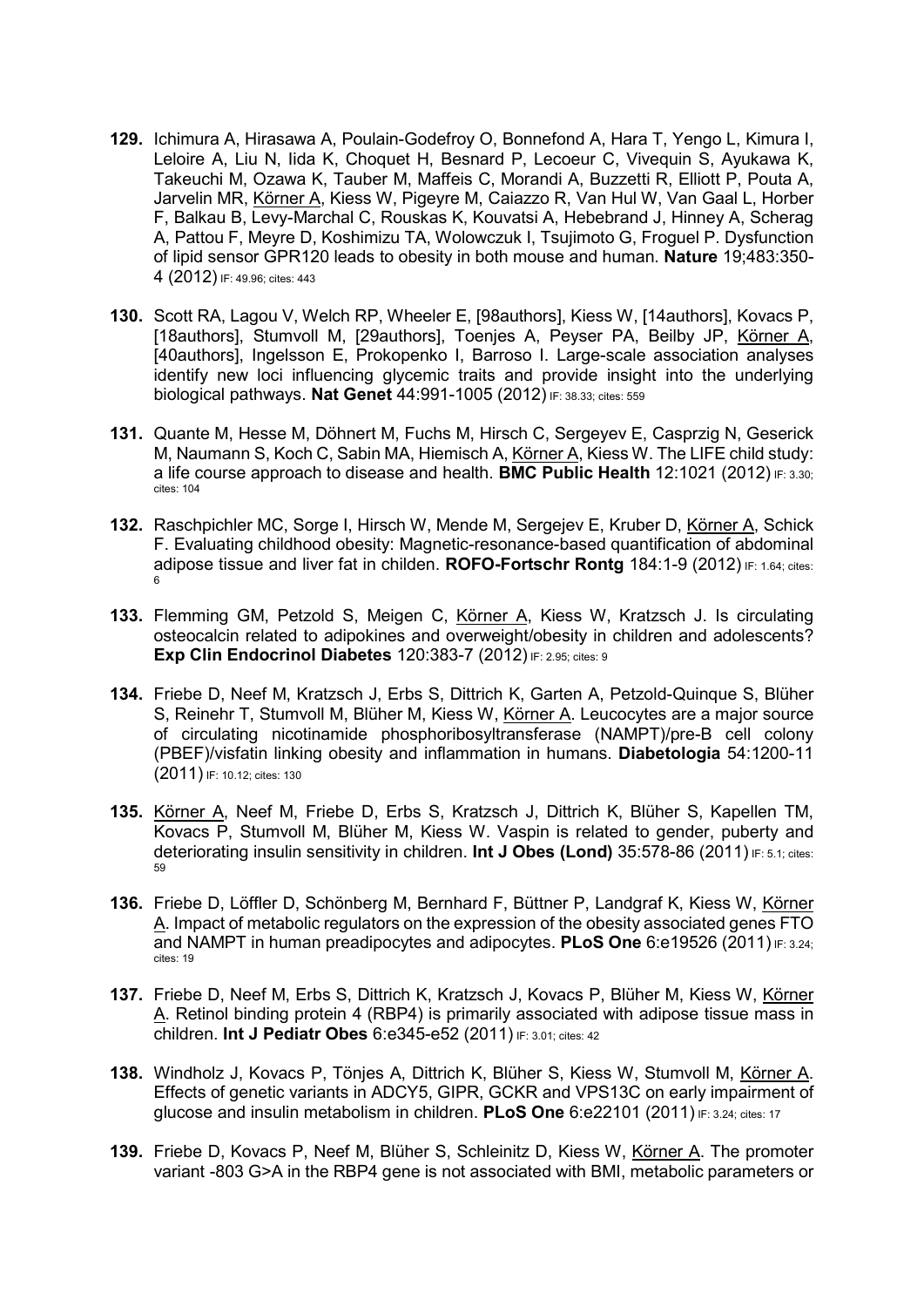blood pressure in Caucasian children. Exp Clin Endocrinol Diabetes 119:628-32 (2011) IF: 2.95; cites: 4

- 140. Martos-Moreno GA, Kratzsch J, Körner A, Barrios V, Hawkins F, Kiess W, Argente J. Serum visfatin and vaspin levels in prepubertal children: effect of obesity and weight loss after behavior modifications on their secretion and relationship with glucose metabolism. Int J Obes (Lond) 35:1355-62 (2011) IF: 5.1; cites: 36
- 141. Müller A, Scholz M, Blankenstein O, Binder G, Pfäffle R, Körner A, Kiess W, Heider A, Bidlingmaier M, Thiery J, Kratzsch J. Harmonization of growth hormone measurements with different immunoassays by data adjustment. Clin Chem Lab Med 49:1135-42 (2011) IF: 3.69; cites: 34
- 142. Schleinitz D, Klöting N, Böttcher Y, Wolf S, Dietrich K, Tönjes A, Breitfeld J, Enigk B, Halbritter J, Körner A, Schön MR, Jenkner J, Tseng YH, Lohmann T, Dressler M, Stumvoll M, Blüher M, Kovacs P. Genetic and evolutionary analyses of the human bone morphogenetic protein receptor 2 (BMPR2) in the pathophysiology of obesity. PLoS One 6:e16155 (2011) IF: 3.24; cites: 31
- 143. Wiegand S, Thamm M, Kiess W, Körner A, Reinehr T, Krude H, Hoffmeister U, Holl RW. Gamma-glutamyl transferase is strongly associated with degree of overweight and sex. J Pediatr GastroenterolNutr 52:635-8 (2011) IF: 2.84; cites: 8
- 144. Brandhorst G, Streit F, Kratzsch J, Schiettecatte J, Roth HJ, Luppa PB, Körner A, Kiess W, Binder L, Oellerich M, von Ahsen N. Multicenter evaluation of a new automated electrochemiluminescence immunoassay for the quantification of testosterone compared to liquid chromatography tandem mass spectrometry. Clin Biochem 44:264-7 (2011) IF: 3.28; cites: 10
- 145. Holstein A, Hahn M, Körner A, Stumvoll M, Kovacs P. TCF7L2 and therapeutic response to sulfonylureas in patients with type 2 diabetes. **BMC Med Genet**  $12:30:30$  ( $2011$ ) IF: 2.10; cites: 48
- 146. Schonhoff P, Körner A, Kratzsch J, Pfäffle R, Kiess W. Long term clinical management of girls with Turner syndrome at a center of pediatric endocrinology. Exp Clin Endocrinol Diabetes 119:327-33 (2011) IF: 2.95; cites: 7
- 147. Ma L, Hanson RL, Traurig MT, Müller YL, Kaur BP, Perez JM, Meyre D, Fu M, Körner A, Franks PW, Kiess W, Kobes S, Knowler WC, Kovacs P, Froguel P, Shuldiner AR, Bogardus C, Baier LJ. Evaluation of A2BP1 as an obesity gene. Diabetes 59:2837-45 (2010) IF: 9.46; cites: 30
- 148. Kruis T, Klammt J, Galli-Tsinopoulou A, Wallborn T, Schlicke M, Müller E, Kratzsch J, Körner A, Kiess W, Pfäffle R. Heterozygous mutation within a kinase-conserved motif of the insulin-like growth factor I receptor causes intrauterine and postnatal growth retardation. J Clin Endocrinol Metab 95:1137-42 (2010) IF: 5.96; cites: 63
- 149. Scherag A, Dina C, Hinney A, Vatin V, Scherag S, Vogel CI, Müller TD, Grallert H, Wichmann HE, Balkau B, Heude B, Jarvelin MR, Hartikainen AL, Levy-Marchal C, Weill J, Delplanque J, Körner A, Kiess W, Kovacs P, Rayner NW, Prokopenko I, McCarthy MI, Schafer H, Jarick I, Boeing H, Fisher E, Reinehr T, Heinrich J, Rzehak P, Berdel D, Borte M, Biebermann H, Krude H, Rosskopf D, Rimmbach C, Rief W, Fromme T, Klingenspor M, Schurmann A, Schulz N, Nothen MM, Muhleisen TW, Erbel R, Jockel KH, Moebus S, Boes T, Illig T, Froguel P, Hebebrand J, Meyre D. Two new Loci for body-weight regulation identified in a joint analysis of genome-wide association studies for early-onset extreme obesity in French and german study groups. PLoS Genet 6:e1000916 (2010) IF: 5.92; cites: 227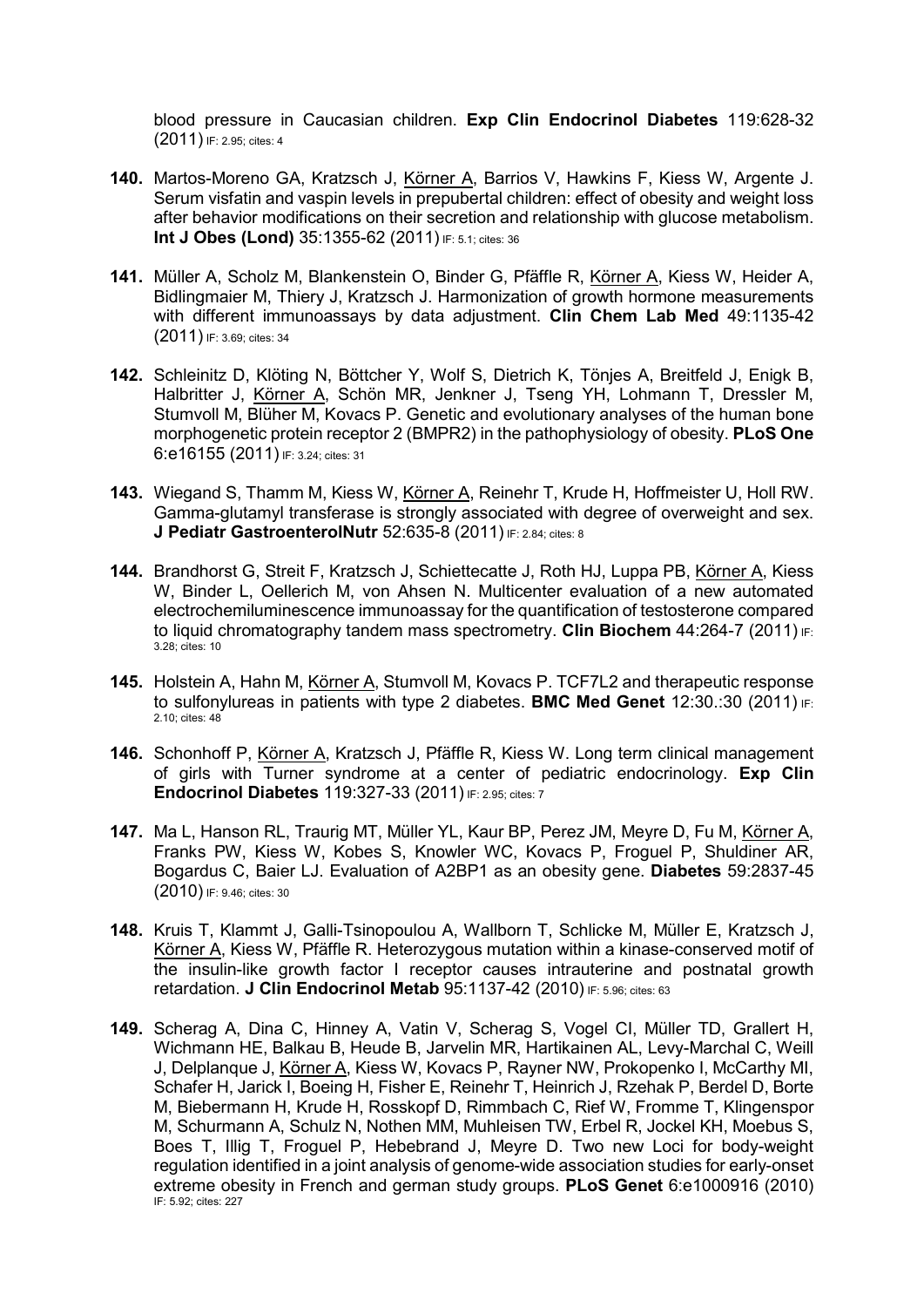- 150. Ceglarek U, Werner M, Kortz L, Körner A, Kiess W, Thiery J, Kratzsch J. Preclinical challenges in steroid analysis of human samples. J Steroid Biochem Mol Biol 121:505- 12 (2010) IF: 4.29; cites: 64
- 151. Schleinitz D, Klöting N, Körner A, Berndt J, Reichenbacher M, Tönjes A, Ruschke K, Böttcher Y, Dietrich K, Enigk B, Filz M, Schön MR, Jenkner J, Kiess W, Stumvoll M, Blüher M, Kovacs P. Effect of genetic variation in the human fatty acid synthase gene (FASN) on obesity and fat depot-specific mRNA expression. Obesity (SilverSpring) 18:1218-25 (2010) IF: 5.00; cites: 14
- 152. Rudolph H, Blüher S, Falkenberg C, Neef M, Körner A, Wurz J, Kiess W, Brähler E. Perception of body weight status: a case control study of obese and lean children and adolescents and their parents. Obes Facts 3:83-91 (2010) IF: 3.94; cites: 17
- 153. Garten A, Petzold S, Barnikol-Oettler A, Körner A, Thasler WE, Kratzsch J, Kiess W, Gebhardt R. Nicotinamide phosphoribosyltransferase (NAMPT/PBEF/visfatin) is constitutively released from human hepatocytes. Biochem Biophys Res Commun 391:376-81 (2010) IF: 3.58; cites: 104
- 154. Melchior C, Kiess W, Dittrich K, Schulz A, Schöneberg T, Körner A. [Slim despite a genetic predisposition for obesity--influence of environmental factors as chance? A case report]. Deut Med Wochenschr 134:1047-50 (2009) IF: 0.63; cites: 4
- 155. Meyre D, Delplanque J, Chevre JC, Lecoeur C, Lobbens S, Gallina S, Durand E, Vatin V, Degraeve F, Proenca C, Gaget S, Körner A, Kovacs P, Kiess W, Tichet J, Marre M, Hartikainen AL, Horber F, Potoczna N, Hercberg S, Levy-Marchal C, Pattou F, Heude B, Tauber M, McCarthy MI, Blakemore AI, Montpetit A, Polychronakos C, Weill J, Coin LJ, Asher J, Elliott P, Jarvelin MR, Visvikis-Siest S, Balkau B, Sladek R, Balding D, Walley A, Dina C, Froguel P. Genome-wide association study for early-onset and morbid adult obesity identifies three new risk loci in European populations. Nat Genet 41:157-9 (2009) IF: 38.33; cites: 468
- 156. Walther C, Gaede L, Adams V, Gelbrich G, Leichtle A, Erbs S, Sonnabend M, Fikenzer K, Körner A, Kiess W, Bruegel M, Thiery J, Schuler G. Effect of increased exercise in school children on physical fitness and endothelial progenitor cells: a prospective randomized trial. Circulation 120:2251-9 (2009) IF: 29.69; cites: 83
- 157. Böttcher Y, Unbehauen H, Klöting N, Ruschke K, Körner A, Schleinitz D, Tönjes A, Enigk B, Wolf S, Dietrich K, Koriath M, Scholz GH, Tseng YH, Dietrich A, Schön MR, Kiess W, Stumvoll M, Blüher M, Kovacs P. Adipose tissue expression and genetic variants of the bone morphogenetic protein receptor 1A gene (BMPR1A) are associated with human obesity. Diabetes 58:2119-28 (2009) IF: 9.46; cites: 60
- 158. Völkl TM, Simm D, Körner A, Rascher W, Kiess W, Kratzsch J, Dörr HG. Does an altered leptin axis play a role in obesity among children and adolescents with classical congenital adrenal hyperplasia due to 21-hydroxylase deficiency? Eur J Endocrinol 160:239-47 (2009) IF: 6.66; cites: 27
- 159. Völkl TM, Simm D, Körner A, Kiess W, Kratzsch J, Dörr HG. Adiponectin levels are high in children with classic congenital adrenal hyperplasia (CAH) due to 21-hydroxylase deficiency. Acta Paediatr 98:885-91 (2009) IF: 2.30; cites: 10
- 160. Benzinou M, Creemers JW, Choquet H, Lobbens S, Dina C, Durand E, Guerardel A, Boutin P, Jouret B, Heude B, Balkau B, Tichet J, Marre M, Potoczna N, Horber F, Le Stunff C, Czernichow S, Sandbaek A, Lauritzen T, Borch-Johnsen K, Andersen G, Kiess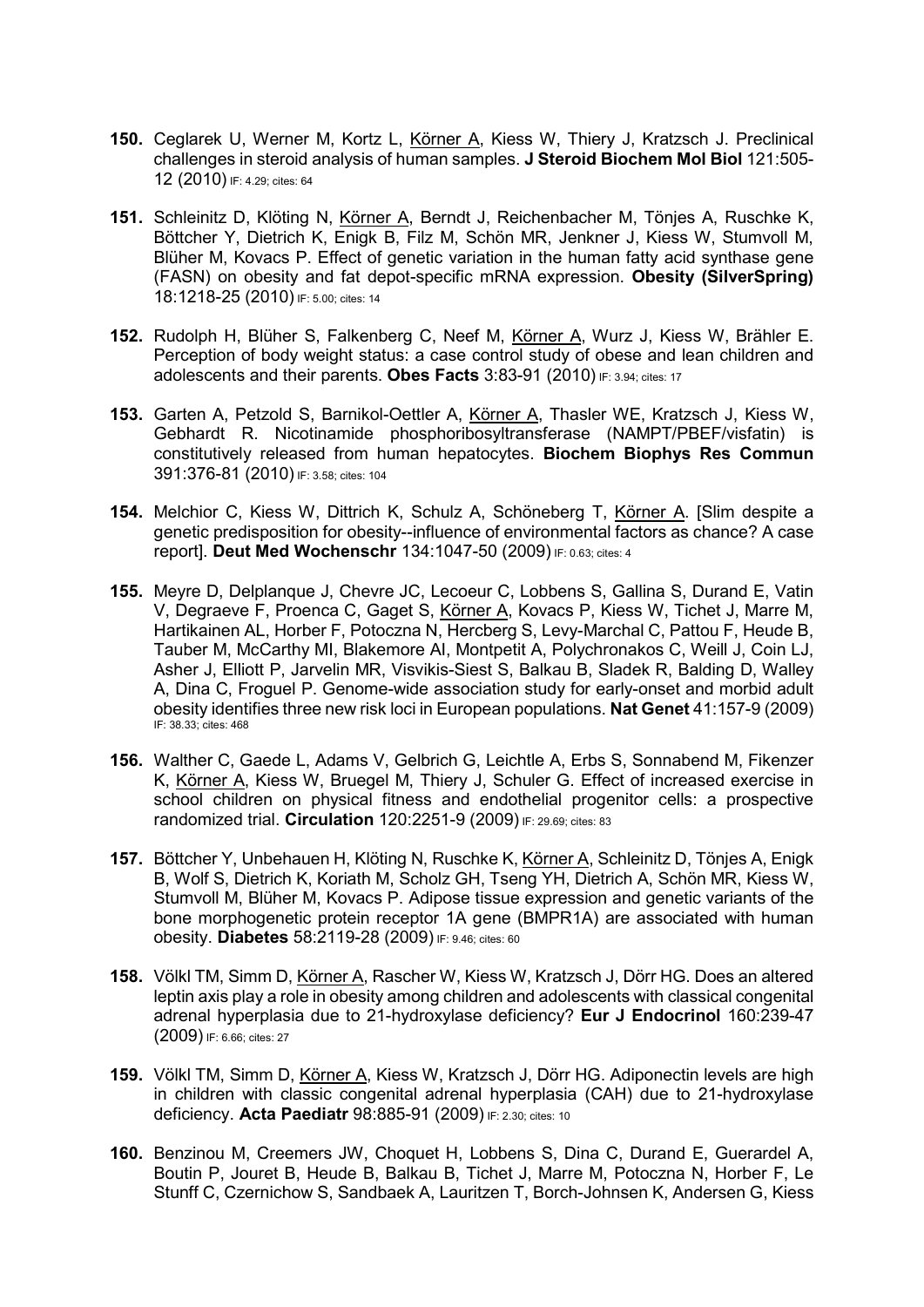W, Körner A, Kovacs P, Jacobson P, Carlsson LM, Walley AJ, Jorgensen T, Hansen T, Pedersen O, Meyre D, Froguel P. Common nonsynonymous variants in PCSK1 confer risk of obesity. Nat Genet 40:943-5 (2008) IF: 38.33; cites: 206

- 161. Kovacs P, Berndt J, Ruschke K, Klöting N, Schön MR, Körner A, Stumvoll M, Blüher M. TCF7L2 gene expression in human visceral and subcutaneous adipose tissue is differentially regulated but not associated with type 2 diabetes mellitus. Metabolism 57:1227-31 (2008) IF: 8.7; cites: 13
- 162. Kratzsch J, Schubert G, Pulzer F, Pfäffle R, Körner A, Dietz A, Rauh M, Kiess W, Thiery J. Reference intervals for TSH and thyroid hormones are mainly affected by age, body mass index and number of blood leucocytes, but hardly by gender and thyroid autoantibodies during the first decades of life. Clin Biochem 41:1091-8 (2008) IF: 3.28; cites: 55
- 163. Till HK, Muensterer O, Keller A, Körner A, Blueher S, Merkle R, Kiess W. Laparoscopic sleeve gastrectomy achieves substantial weight loss in an adolescent girl with morbid obesity. Eur J Pediatr Surg 18:47-9 (2008) IF: 2.2; cites: 20
- 164. Heger S, Körner A, Meigen C, Gausche R, Keller A, Keller E, Kiess W. Impact of weight status on the onset and parameters of puberty: analysis of three representative cohorts from central Europe. J Pediatr Endocrinol Metab 21:865-77 (2008) IF: 1.63; cites: 25
- 165. Walther C, Adams V, Bothur I, Drechsler K, Fikenzer S, Sonnabend M, Bublitz B, Körner A, Erbs S, Busse M, Schuler G. Increasing physical education in high school students: effects on concentration of circulating endothelial progenitor cells. Eur J Cardiovasc **Prev Rehabil 15:416-22 (2008) IF: 3.69; cites: 30**
- 166. Revollo JR\*, Körner A\*, Mills KF, Satoh A, Wang T, Garten A, Dasgupta B, Sasaki Y, Wolberger C, Townsend RR, Milbrandt J, Kiess W, Imai S. Nampt/PBEF/Visfatin regulates insulin secretion in beta cells as a systemic NAD biosynthetic enzyme. Cell Metab 6:363-75 (2007) IF: 27.79; cites: 617
- 167. Körner A, Böttcher Y, Enigk B, Kiess W, Stumvoll M, Kovacs P. Effects of genetic variation in the visfatin gene (PBEF1) on obesity, glucose metabolism, and blood pressure in children. Metabolism 56:772-7 (2007) IF: 8.7; cites: 23
- 168. Körner A, Pazaitou-Panayiotou K, Kelesidis T, Kelesidis I, Williams CJ, Kaprara A, Bullen J, Neuwirth A, Tseleni S, Mitsiades N, Kiess W, Mantzoros CS. Total and high-molecularweight adiponectin in breast cancer: in vitro and in vivo studies. **J Clin Endocrinol Metab** 92:1041-8 (2007) IF: 5.96; cites: 174
- 169. Körner A, Garten A, Blüher M, Tauscher R, Kratzsch J, Kiess W. Molecular characteristics of serum visfatin and differential detection by immunoassays. J Clin Endocrinol Metab 92:4783-91 (2007) IF: 5.96; cites: 129
- 170. Körner A, Berndt J, Stumvoll M, Kiess W, Kovacs P. TCF7L2 gene polymorphisms confer an increased risk for early impairment of glucose metabolism and increased height in obese children. J Clin Endocrinol Metab 92:1956-60 (2007) IF: 5.96; cites: 26
- 171. Körner A, Ma L, Franks PW, Kiess W, Baier LJ, Stumvoll M, Kovacs P. Sex-specific effect of the Val1483Ile polymorphism in the fatty acid synthase gene (FAS) on body mass index and lipid profile in Caucasian children. Int J Obes (Lond) 31:353-8 (2007) IF: 5.1; cites: 22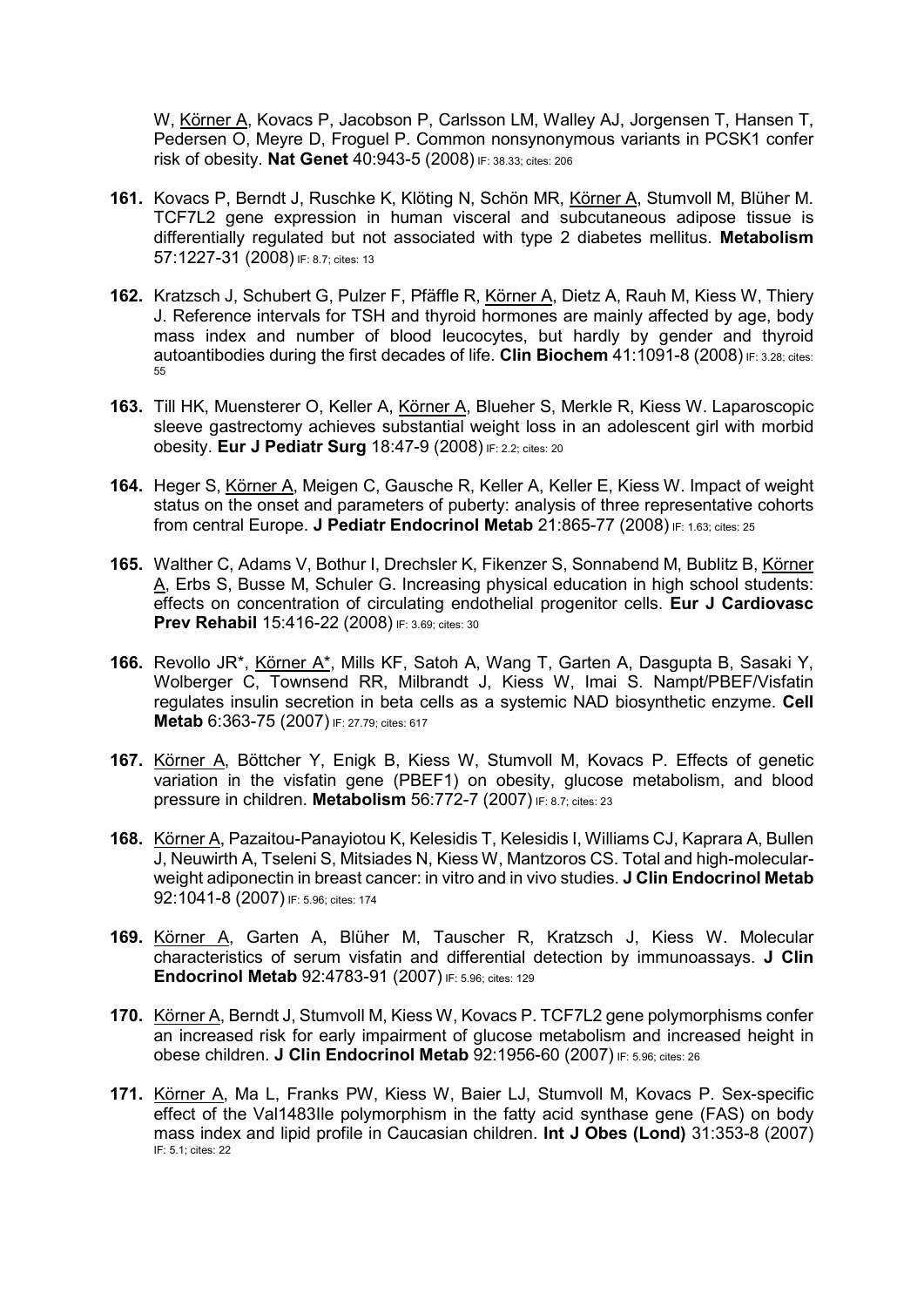- 172. Körner A, Kratzsch J, Gausche R, Schaab M, Erbs S, Kiess W. New predictors of the metabolic syndrome in children--role of adipocytokines. Pediatr Res 61:640-5 (2007) IF: 3.76; cites: 108
- 173. Körner A, Gelbrich G, Müller G, Reich A, Deutscher K, Godicke R, Gronemann B, Kiess W. Critical evaluation of methods for determination of body fat content in children: back to basic parameters? Horm Metab Res 39:31-40 (2007) IF: 2.85: cites: 9
- 174. Dina C, Meyre D, Gallina S, Durand E, Körner A, Jacobson P, Carlsson LM, Kiess W, Vatin V, Lecoeur C, Delplanque J, Vaillant E, Pattou F, Ruiz J, Weill J, Levy-Marchal C, Horber F, Potoczna N, Hercberg S, Le Stunff C, Bougneres P, Kovacs P, Marre M, Balkau B, Cauchi S, Chevre JC, Froguel P. Variation in FTO contributes to childhood obesity and severe adult obesity. Nat Genet 39:724-6 (2007) IF: 38.33; cites: 1264
- 175. Berndt J, Kovacs P, Ruschke K, Klöting N, Fasshauer M, Schön MR, Körner A, Stumvoll M, Blüher M. Fatty acid synthase gene expression in human adipose tissue: association with obesity and type 2 diabetes. Diabetologia  $50:1472-80$  (2007) IF: 10.12; cites: 152
- 176. Bohlen F, Kratzsch J, Mueller M, Seidel B, Friedman-Einat M, Witzigmann H, Teupser D, Körner A, Storck M, Thiery J. Leptin inhibits cell growth of human vascular smooth muscle cells. Vascul Pharmacol 46:67-71 (2007) IF: 5.77; cites: 34
- 177. Böttcher Y\*, Körner A\*, Reinehr T, Enigk B, Kiess W, Stumvoll M, Kovacs P. ENPP1 variants and haplotypes predispose to early onset obesity and impaired glucose and insulin metabolism in German obese children. J Clin Endocrinol Metab 91:4948-52 (2006) IF: 5.96; cites: 46
- 178. Kratzsch J, Knerr I, Galler A, Kapellen T, Raile K, Körner A, Thiery J, Dötsch J, Kiess W. Metabolic decompensation in children with type 1 diabetes mellitus associated with increased serum levels of the soluble leptin receptor. Eur J Endocrinol 155:609-14 (2006) IF: 6.66; cites: 26
- 179. Körner A, Wabitsch M, Seidel B, Fischer-Posovszky P, Berthold A, Stumvoll M, Blüher M, Kratzsch J, Kiess W. Adiponectin expression in humans is dependent on differentiation of adipocytes and down-regulated by humoral serum components of high molecular weight. Biochem Biophys Res Commun 337:540-50 (2005) IF: 3.58; cites: 93
- 180. Böttner A, Kratzsch J, Liebermann S, Keller A, Pfäffle RW, Kiess W, Keller E. Comparison of adrenal function tests in children--the glucagon stimulation test allows the simultaneous assessment of adrenal function and growth hormone response in children. J Pediatr Endocrinol Metab 18:433-42 (2005) IF: 1.63; cites: 30
- 181. Kratzsch J, Schubring C, Stitzel B, Böttner A, Berthold A, Thiery J, Kiess W. Inverse changes in the serum levels of the soluble leptin receptor and leptin in neonates: relations to anthropometric data. J ClinEndocrinolMetab 90:2212-7 (2005) IF: 5.96; cites: 31
- 182. Gerber M, Böttner A, Seidel B, Lammert A, Bär J, Schuster E, Thiery J, Kiess W, Kratzsch J. Serum resistin levels of obese and lean children and adolescents: biochemical analysis and clinical relevance. J Clin Endocrinol Metab 90:4503-9 (2005) IF: 5.96; cites: 148
- 183. Sorensen DB, Johnsen PF, Bibby BM, Böttner A, Bornstein SR, Eisenhofer G, Pacak K, Hansen AK. PNMT Transgenic Mice Have an Aggressive Phenotype. Horm Metab Res 37:159-63 (2005) IF: 2.85; cites: 9
- 184. Böttner A, Kratzsch J, Müller G, Kapellen TM, Blüher S, Keller E, Blüher M, Kiess W. Gender differences of adiponectin levels develop during the progression of puberty and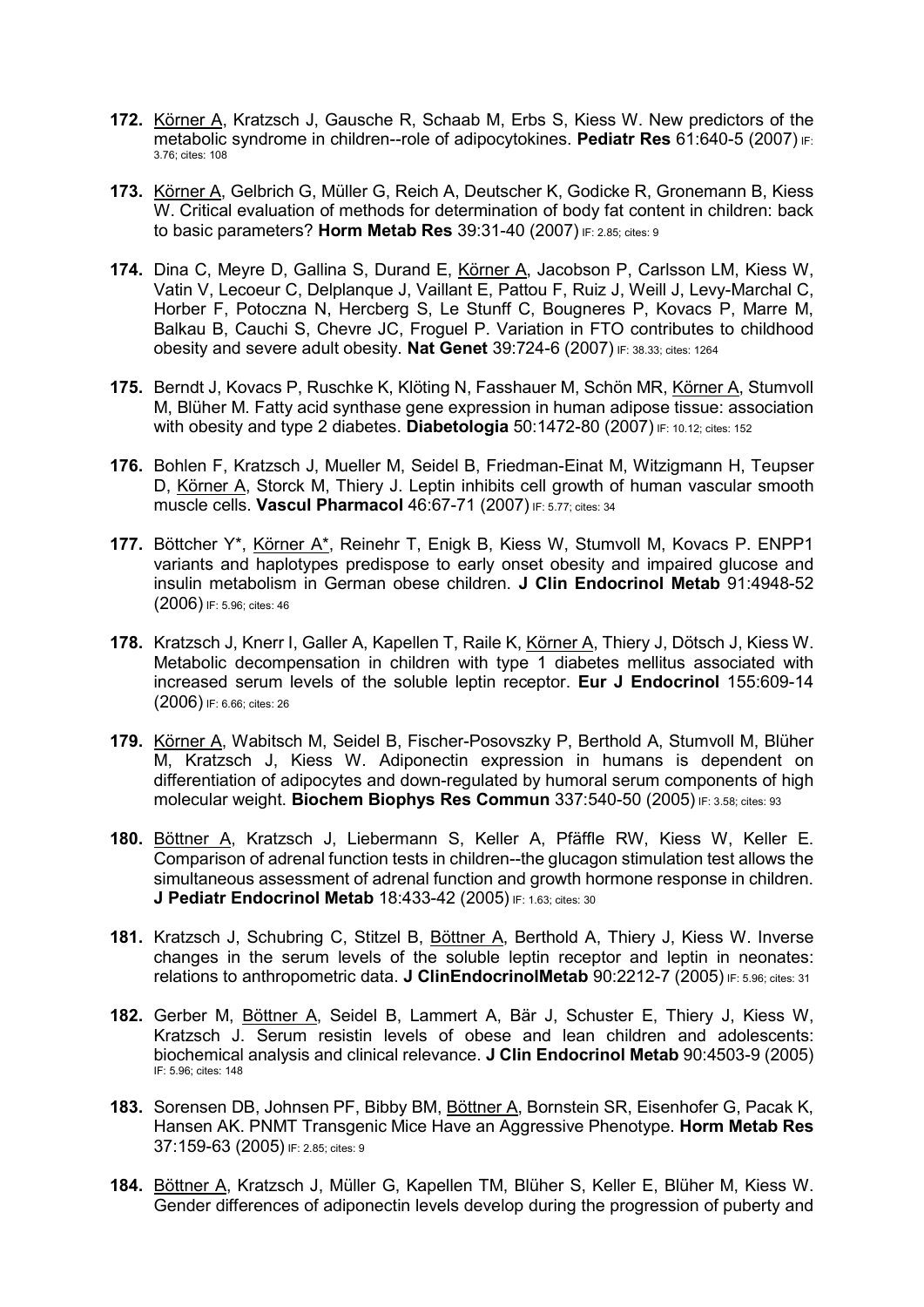are related to serum androgen levels. J Clin Endocrinol Metab 89:4053-61 (2004) IF: 5.96; cites: 349

- 185. Böttner A, Keller E, Kratzsch J, Stobbe H, Weigel JF, Keller A, Hirsch W, Kiess W, Blum WF, Pfaffle RW. PROP1 Mutations Cause Progressive Deterioration of Anterior Pituitary Function including Adrenal Insufficiency: A Longitudinal Analysis. J Clin Endocrinol Metab 89:5256-65 (2004) IF: 5.96; cites: 93
- 186. Reinehr T, Wabitsch M, Andler W, Beyer P, Böttner A, Chen-Stute A, Fromme C, Hampel O, Keller KM, Kilian U, Kolbe H, Lob-Corzilius T, Marg W, Mayer H, Mohnike K, Oepen J, Povel C, Richter B, Riedinger N, Schauerte G, Schmahlfeldt G, Siegfried W, Smuda P, Stachow R, Egmond-Frohlich A, Weiten J, Wiegand S, Witte S, Zindel V, Holl RW. Medical care of obese children and adolescents. APV: a standardised multicentre documentation derived to study initial presentation and cardiovascular risk factors in patients transferred to specialised treatment institutions. Eur J Pediatr 163:308-12 (2004) IF: 3.18; cites: 41
- 187. Zastrow O, Seidel B, Kiess W, Thiery J, Keller E, Böttner A, Kratzsch J. The soluble leptin receptor is crucial for leptin action: evidence from clinical and experimental data. Int J Obes (Lond) 27:1472-8 (2003) IF: 5.1; cites: 94
- 188. Böttner A, Daneschnejad S, Handrick W, Schuster V, Liebert UG, Kiess W. A season of aseptic meningitis in Germany: epidemiologic, clinical and diagnostic aspects. Pediatr **Infect Dis J 21:1126-32 (2002)** IF: 2.13; cites: 34
- 189. Kratzsch J, Lammert A, Böttner A, Seidel B, Müller G, Thiery J, Hebebrand J, Kiess W. Circulating soluble leptin receptor and free leptin index during childhood, puberty, and adolescence. J Clin Endocrinol Metab 87:4587-94 (2002) IF: 5.96; cites: 147
- 190. Galon J, Franchimont D, Hiroi N, Frey G, Böttner A, Ehrhart-Bornstein M, O'Shea JJ, Chrousos GP, Bornstein SR. Gene profiling reveals unknown enhancing and suppressive actions of glucocorticoids on immune cells. FASEB J 16:61-71 (2002) IF: 5.19; cites: 417
- 191. Lammert A, Brockmann G, Renne U, Kiess W, Böttner A, Thiery J, Kratzsch J. Different isoforms of the soluble leptin receptor in non-pregnant and pregnant mice. Biochem **Biophys Res Commun 298:798-804 (2002) IF: 3.58; cites: 17**
- 192. Glasow A, Kiess W, Anderegg U, Berthold A, Böttner A, Kratzsch J. Expression of leptin (Ob) and leptin receptor (Ob-R) in human fibroblasts: regulation of leptin secretion by insulin. J ClinEndocrinolMetab 86:4472-9 (2001) IF: 5.96; cites: 54
- 193. Lammert A, Kiess W, Böttner A, Glasow A, Kratzsch J. Soluble leptin receptor represents the main leptin binding activity in human blood. Biochem Biophys Res Commun 283:982-8 (2001) IF: 3.58; cites: 221
- 194. Böttner A, Eisenhofer G, Friberg P, Rundqvist B, Bornstein SR. Serum leptin levels in heart failure patients may be altered differently according to clinical stage. Eur Heart J 21:334-5 (2000) IF: 29.98; cites: 3
- 195. Böttner A, Haidan A, Eisenhofer G, Kristensen K, Castle AL, Scherbaum WA, Schneider H, Chrousos GP, Bornstein SR. Increased body fat mass and suppression of circulating leptin levels in response to hypersecretion of epinephrine in phenylethanolamine-Nmethyltransferase (PNMT)-overexpressing mice. Endocrinology 141:4239-46 (2000) IF: 4.74; cites: 21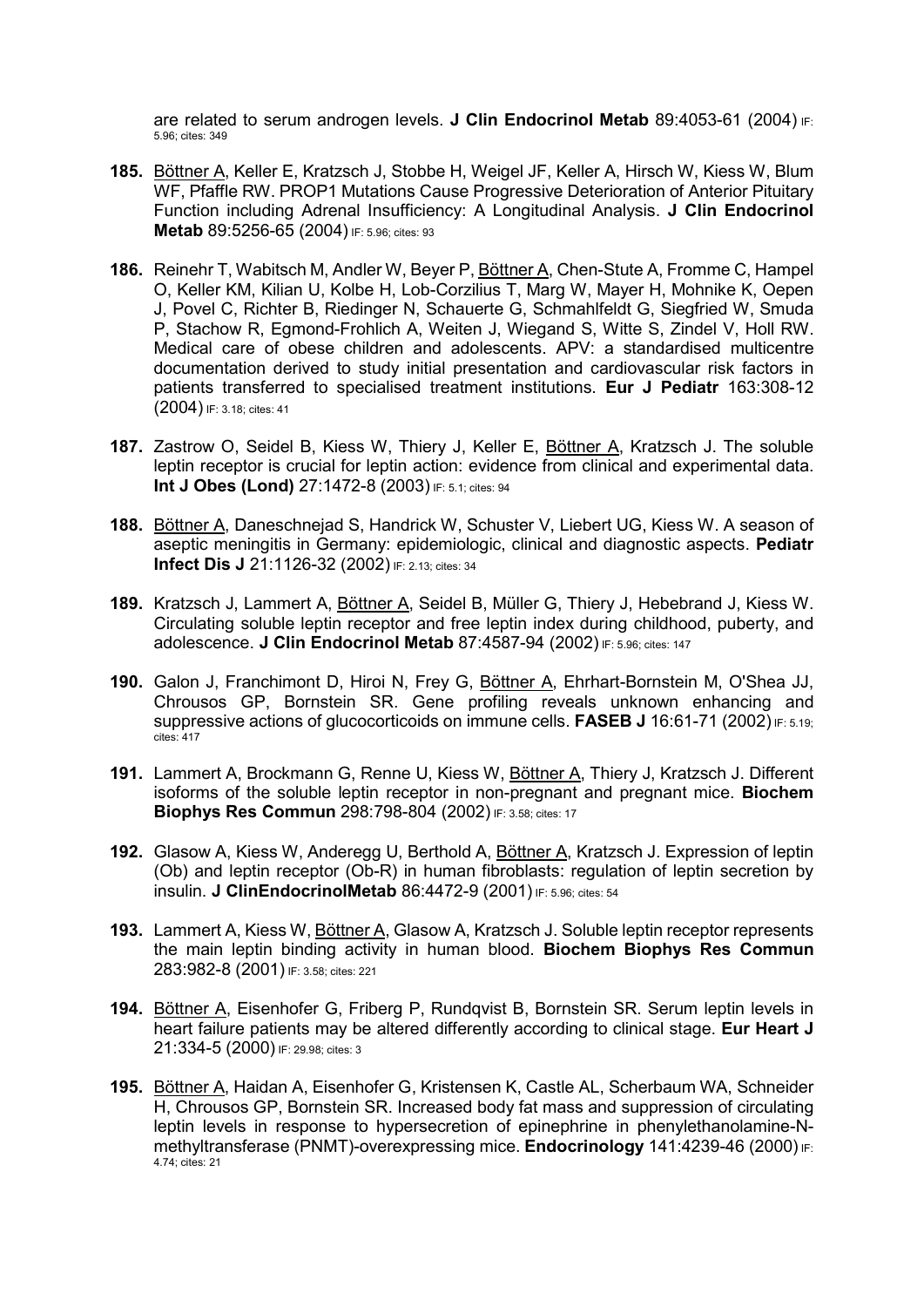- 196. Bornstein SR, Tian H, Haidan A, Böttner A, Hiroi N, Eisenhofer G, McCann SM, Chrousos GP, Roffler-Tarlov S. Deletion of tyrosine hydroxylase gene reveals functional interdependence of adrenocortical and chromaffin cell system in vivo. P Natl Acad Sci USA 97:14742-7 (2000) IF: 10.7; cites: 44
- 197. Böttner A, Eisenhofer G, Friberg P, Rundqvist B, Bornstein SR. Hyperleptinaemia does not correlate with plasma catecholamine levels in chronic heart failure. Eur Heart J 20:1051-2 (1999) IF: 29.98; cites: 10
- 198. Böttner A, Eisenhofer G, Torpy DJ, Ehrhart-Bornstein M, Keiser HR, Chrousos GP, Bornstein SR. Lack of leptin suppression in response to hypersecretion of catecholamines in pheochromocytoma patients. Metabolism 48:543-5 (1999) IF: 8.7; cites: 27
- 199. Breidert M, Böttner A, Möller S, Herberg L, Bornstein S. Apoptosis in the adrenal gland of non-obese diabetic (NOD) mice. Exp Clin Endocrinol Diabetes 106:478-83 (1998) IF: 2.95; cites: 4
- 200. Uhlmann K, Böttner A, Haidan A, Kino T, Wiznerowicz M, Trzeciak H, Ehrhart-Bornstein M, Bornstein SR. Basal catecholamine and cortisol secretion in primary chromaffin cell cultures before and after purification and retroviral transfection. Endocr Res 24:753-7 (1998) IF: 1.72; cites: 1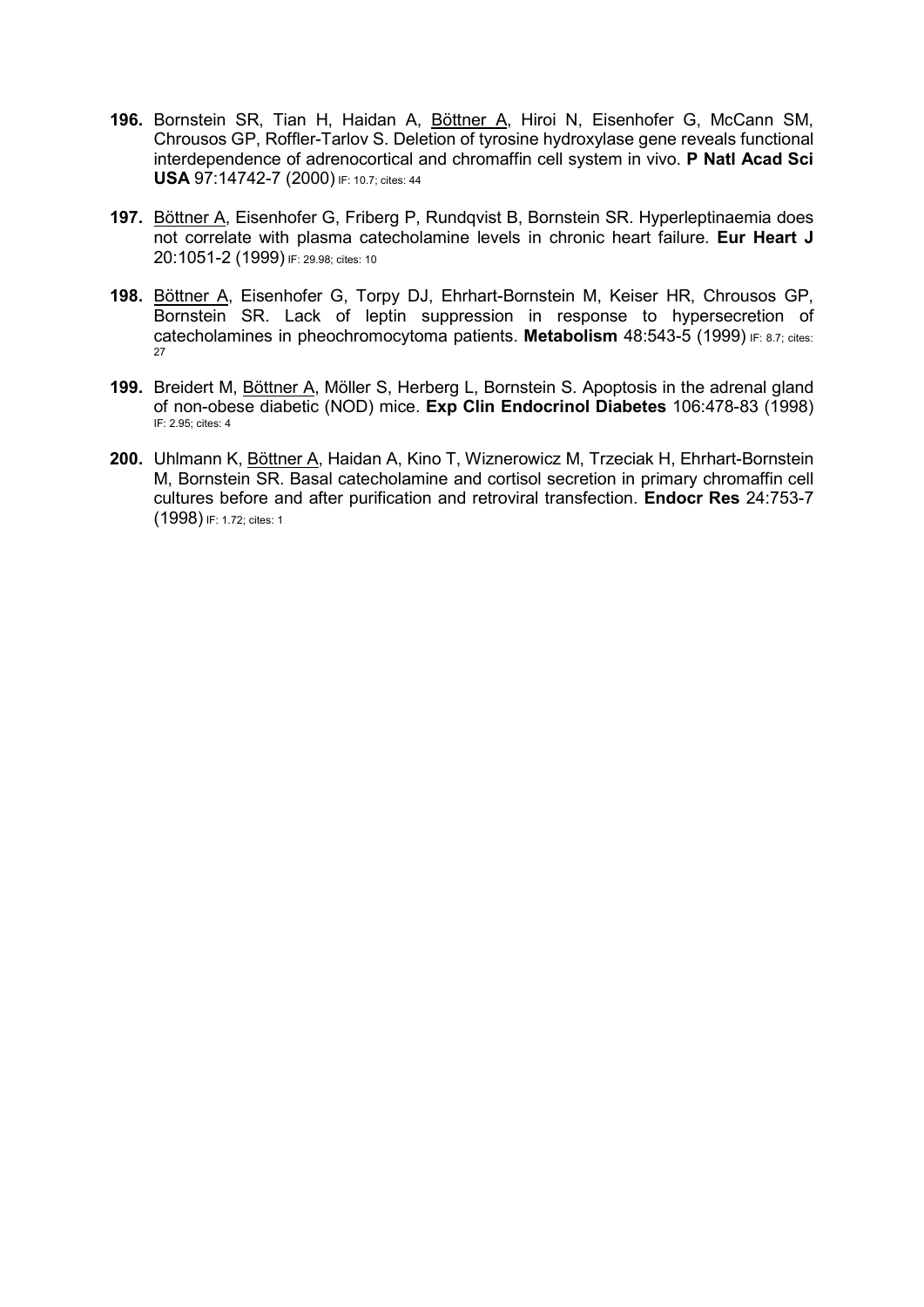# Reviews

- 201. Maessen SE, Swinburn BA, Taylor RW, Gerritsen S, Nichols M, Körner A, Kiess W, Hancock C, Cutfield WS. Slim Evidence to Suggest Preschoolers Are Emerging from the Obesity Epidemic. J Pediatr 236:292-6 (2021) IF: 4.41;
- 202. Kappes C, Stein R, Körner A, Merkenschlager A, Kiess W. Stress, Stress Reduction and Obesity in Childhood and Adolescence. Horm Res Paediatr:281-9 (2021) IF: 2.85;
- 203. Nidens N, Vogel M, Körner A, Kiess W. Prenatal exposure to phthalate esters and its impact on child development. Best Pract Res Clin Endocrinol Metab 35:101478 (2021) IF: 4.70; cites: 1
- 204. Kiess A, Körner A, Dähnert I, Vogel M, Markel F, Gebauer RA, Kiess W, Paech C. Does obesity have an effect on the ECG in children? J Pediatr Endocrinol Metab 33:585-9  $(2020)$  IF: 1.63
- 205. Herttrich T, Daxer J, Hiemisch A, Kluge J, Merkenschlager A, Kratzsch J, Scheuermann K, Jenni OG, Körner A, Kiess W, Quante M. Association of sleep characteristics with adiposity markers in children. J Pediatr Endocrinol Metab 33:845-52 (2020) IF: 1.63
- 206. Flemming GCM, Bussler S, Körner A, Kiess W. Definition and early diagnosis of metabolic syndrome in children. J Pediatr Endocrinol Metab 33:821-33 (2020) IF: 1.63; cites: 3
- 207. Poulain T, Ludwig J, Vogel M, Hiemisch A, Körner A, Kiess W. [The LIFE Child study: A cohort study investigating child development in changing environmental conditions]. Z **Psychosom Med Psychother 66:390-401 (2020) IF: 0.30; cites: 1**
- 208. Körner A, Tschöp MH, Blüher M. Five-year outcomes of gastric bypass in adolescents as compared with adults. N Engl J Med  $381:e17$  (2019)  $F: 91.25$ ;
- 209. Koletzko B, Bührer C, Ensenauer R, Jochum F, Kalhoff H, Lawrenz B, Körner A, Mihatsch W, Rudloff S, Zimmer KP. Complementary foods in baby food pouches: position statement from the Nutrition Commission of the German Society for Pediatrics and Adolescent Medicine (DGKJ, e.V.). Mol Cell Pediatr 6:2 (2019) IF: cites: 15
- 210. Reinehr T, Schnabel D, Wabitsch M, Bechtold-Dalla Pozza S, Buhrer C, Heidtmann B, Jochum F, Kauth T, Körner A, Mihatsch W, Prell C, Rudloff S, Tittel B, Woelfle J, Zimmer KP, Koletzko B. Vitamin D supplementation after the second year of life: joint position of the Committee on Nutrition, German Society for Pediatric and Adolescent Medicine (DGKJ e.V.), and the German Society for Pediatric Endocrinology and Diabetology (DGKED e.V.). Mol Cell Pediatr 6:3 (2019) IF: cites: 5
- 211. Rudloff S, Bührer C, Jochum F, Kauth T, Kersting M, Körner A, Koletzko B, Mihatsch W, Prell C, Reinehr T, Zimmer KP. Vegetarian diets in childhood and adolescence : Position paper of the nutrition committee, German Society for Paediatric and Adolescent Medicine (DGKJ). Mol Cell Pediatr 6:4 (2019) IF: cites: 15
- 212. Kiess W, Penke M, Gesing J, Stoltze A, Körner A, Pfäffle R, Kratzsch J. Congenital hypothyroidism. J Pediatr Endocrinol Metab 31:595-6 (2018) IF: 1.63;
- 213. Kiess W, Penke M, Kratzsch J, Vogel M, Kapellen T, Hoppmann J, Gesing J, Gausche R, Klamt S, Körner A, Pfäffle R. Pediatric endocrinology is pediatrics is public health. J Pediatr Endocrinol Metab: 371-4 (2017) IF: 1.63;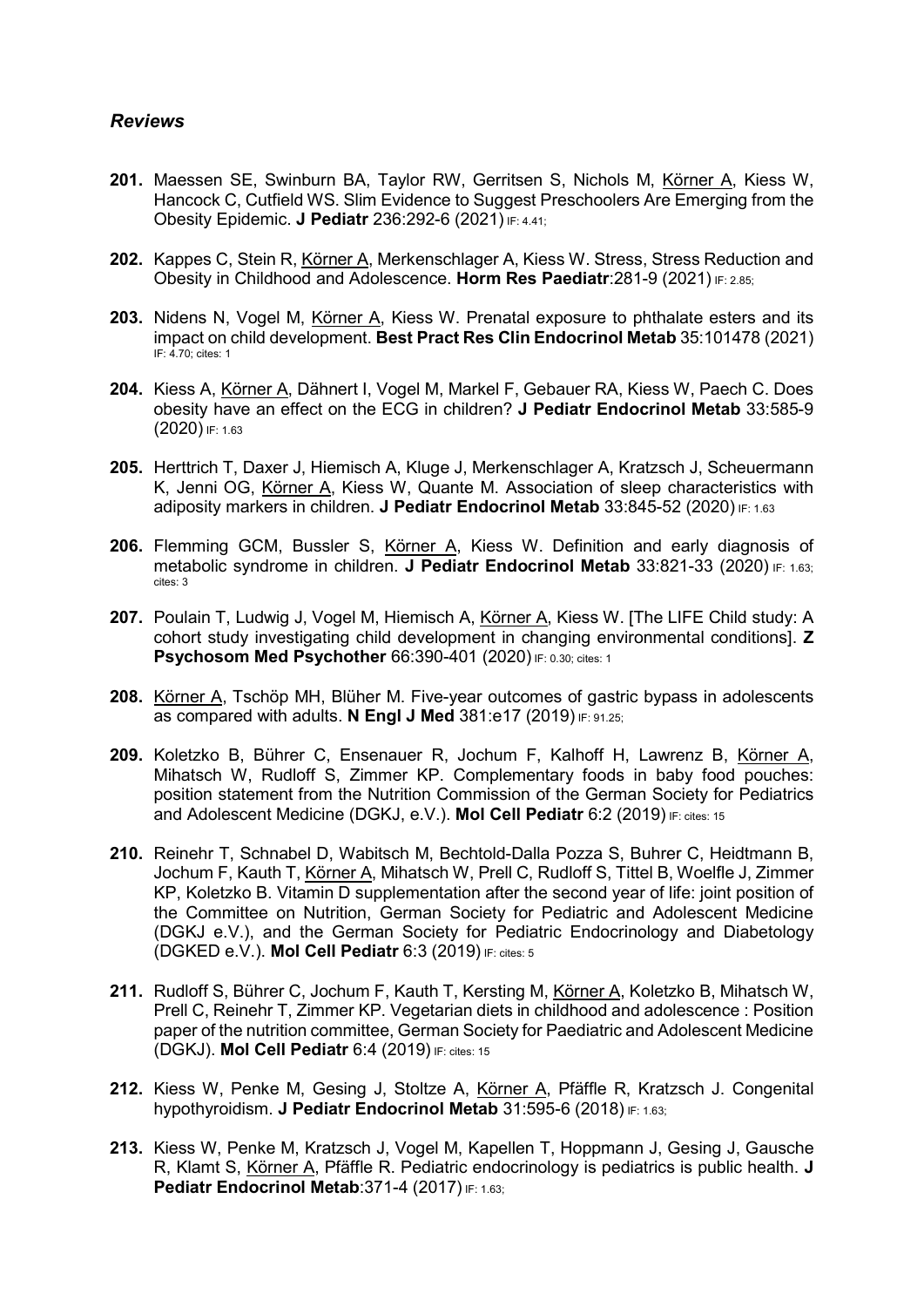- 214. Kiess W, Hoppmann J, Gesing J, Penke M, Körner A, Kratzsch J, Pfäffle R. Puberty genes, environment and clinical issues. J Pediatr Endocrinol Metab 29:1229-31 (2016) IF: 1.63; cites: 7
- 215. Kiess W, Wagner IV, Kratzsch J, Körner A. Male Obesity. Endocrinol Metab Clin North Am 44:761-72 (2015) IF: 4.74; cites: 5
- 216. Kiess W, Penke M, Sergeyev E, Neef M, Adler M, Gausche R, Körner A. Childhood obesity at the crossroads. J Pediatr Endocrinol Metab  $28:481-4$  (2015) IF: 1.63; cites: 14
- 217. Kiess W, Penke M, Gesing J, Hoppmann J, Müller E, Körner A, Kratzsch J, Pfäffle R. Thyroid disorders revisited. J Pediatr Endocrinol Metab 28:731-3 (2015) IF: 1.63; cites: 5
- 218. Kiess W, Kratzsch J, Sergeyev E, Neef M, Adler M, Pfäffle R, Hiemisch A, Körner A. Metabolic syndrome in childhood and adolescence. Clin Biochem 47:695 (2014)  $F: 3.28$ cites: 2
- 219. Rascher W, Kiess W, Körner A. [High blood pressure in obese children and adolescents]. BUNDESGESUNDHEITSBLA 56:492-9 (2013) IF: 1.51; cites: 2
- 220. Neef M, Weise S, Adler M, Sergeyev E, Dittrich K, Körner A, Kiess W. Health impact in children and adolescents. Best Pract Res Clin Endocrinol Metab 27:229-38 (2013) IF: 4.70; cites: 19
- 221. Sergeyev E, Wagner I, Neef M, Adler M, Körner A, Kiess W. [Carbohydrate metabolism disorders among obese children and adolescents. Diabetes mellitus type 2]. **BUNDESGESUNDHEITSBLA** 56:511-6 (2013) IF: 1.51; cites: 1
- 222. Wagner IV, Sergeyev E, Dittrich K, Gesing J, Neef M, Adler M, Geserick M, Pfäffle RW, Körner A, Kiess W. [Does childhood obesity affect sexual development?]. **BUNDESGESUNDHEITSBLA** 56:504-10 (2013) IF: 1.51; cites: 4
- 223. Wagner IV, Sabin MA, Pfäffle RW, Hiemisch A, Sergeyev E, Körner A, Kiess W. Effects of obesity on human sexual development. Nat Rev Endocrinol 8:246-54 (2012)  $F: 43.33$ ; cites: 77
- 224. Böttcher Y, Körner A, Kovacs P, Kiess W. Obesity genes: Implication in childhood obesity. J Paediatr Child Health 22:31-6 (2012) IF: 1.45
- 225. Kiess W, Sergejev E, Körner A, Hebebrand J. [Is it possible to treat obesity in children and adolescents?]. BUNDESGESUNDHEITSBLA 54:527-32 (2011) IF: 1.51; cites: 8
- 226. Blüher S, Sergeyev E, Moser A, Neef M, Hiemisch A, Körner A, Kiess W. Syndromale Adipositas [Syndromal Obesity]. Adipositas 5 (2011)
- 227. Garten A, Petzold S, Schuster S, Körner A, Kratzsch J, Kiess W. Nampt and its potential role in inflammation and type 2 diabetes. HandbExpPharmacol: 147-64 (2011) IF
- 228. Kiess W, Blüher S, Kapellen T, Körner A. Metabolic syndrome in children and adolescents: prevalence, public health issue, and time for initiative. J **PediatrGastroenterolNutr 49:268-71 (2009) IF: 2.84; cites: 12**
- 229. Garten A, Petzold S, Körner A, Imai S, Kiess W. Nampt: linking NAD biology, metabolism and cancer. Trends Endocrinol Metab 20:130-8 (2009) IF: 12.02; cites: 295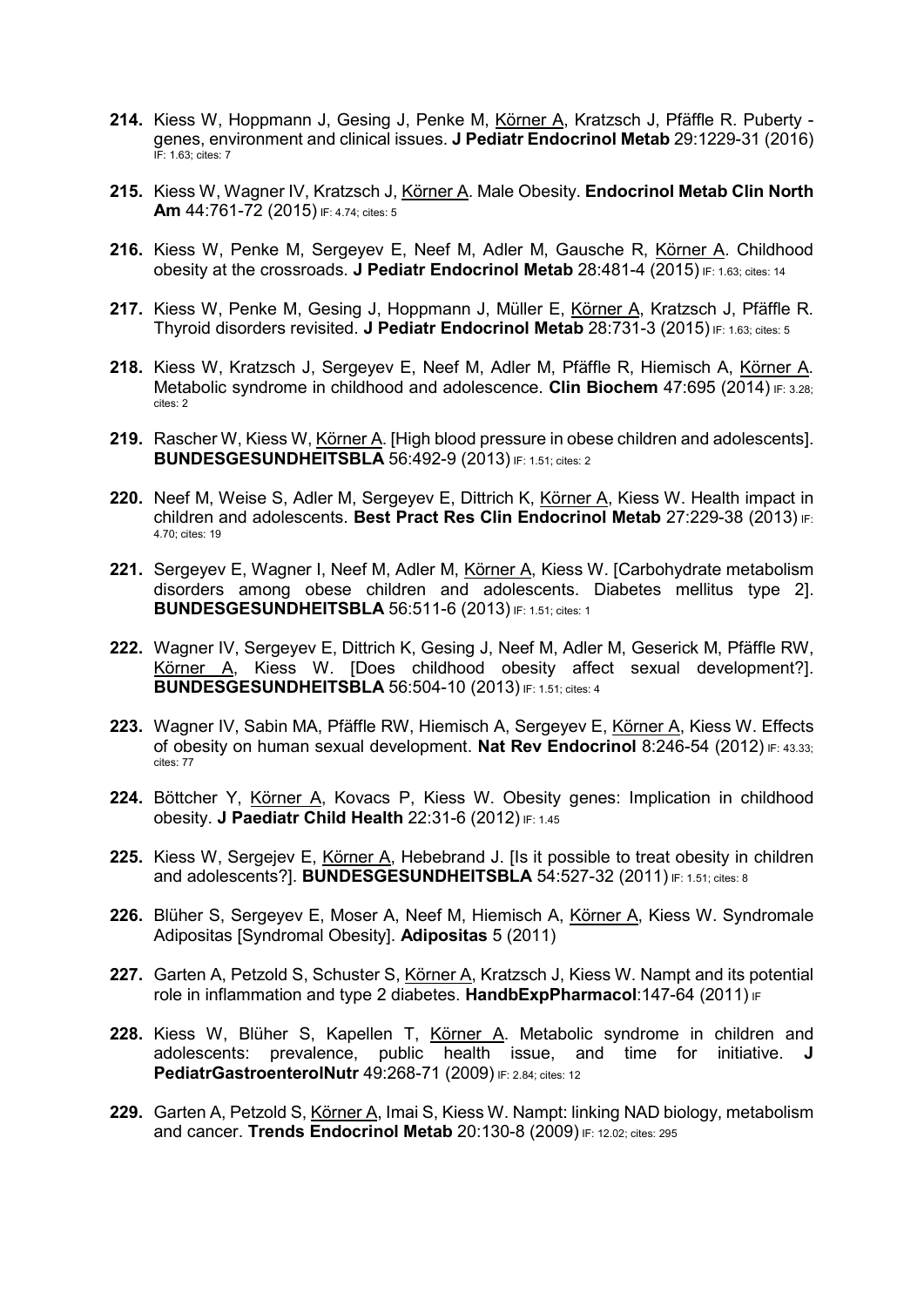- 230. Beige J, Heipmann K, Stumvoll M, Körner A, Kratzsch J. Paradoxical role for adiponectin in chronic renal diseases? An example of reverse epidemiology. Expert Opin Pharmacother 13:163-73 (2009) IF: 6.9; cites: 22
- 231. Blüher S, Hauskeller F, Kapellen TM, Körner A, Neef M, Jennewein R, Zschaler S, Gausche R, Meigen C, Burgold A, Pfäffle R, Kiess W. Aktuelle Präventionsansätze gegen Adipositas und Typ 2 Diabetes bei Kindern und Jugendlichen. Diabetes Kompendium: Thieme Verlag; 2009.
- 232. Körner A, Kratzsch J, Gausche R, Blüher S, Kapellen T, Pulzer F, Behrens M, Kiess W. Metabolic syndrome in children and adolescents--risk for sleep-disordered breathing and obstructive sleep-apnoea syndrome? Arch Physiol Biochem 114:237-43 (2008) IF: 4.08; cites: 9
- 233. Körner A, Kiess W, Stumvoll M, Kovacs P. Polygenic contribution to obesity: genomewide strategies reveal new targets. Front HormRes  $36:12-36$  (2008) IF: 2.6; cites: 27
- 234. Kiess W, Petzold S, Töpfer M, Garten A, Blüher S, Kapellen T, Körner A, Kratzsch J. Adipocytes and adipose tissue. Best Pract Res Clin Endocrinol Metab 22:135-53 (2008) IF: 4.70; cites: 79
- 235. Kiess W, Blüher S, Kapellen T, Garten A, Klammt J, Kratzsch J, Körner A. Physiology of obesity in childhood and adolescence. Curr Pediatr 16:123-31 (2006)
- 236. Körner A, Kratzsch J, Kiess W. Adipocytokines: leptin-the classical, resistin-the controversial, adiponectin-the promising, and more to come. Best Pract Res Clin Endocrinol Metab 19:525-46 (2005) IF: 4.70; cites: 336
- 237. Körner A, Blüher S, Kapellen T, Garten A, Klammt J, Kratzsch J, Kiess W. Obesity in childhood and adolescence: a review in the interface between adipocyte physiology and clinical challenges. Hormones(Athens) 4:189-99 (2005) IF: 1.24; cites: 23
- 238. Kiess W, Böttner A, Blüher S, Raile K, Galler A, Kapellen TM. Type 2 diabetes mellitus in children and adolescents--the beginning of a renal catastrophe? Nephrol Dial Transplant 19:2693-6 (2004) IF: 5.99; cites: 12
- 239. Kapellen TM, Böttner A, Galler A, Raile K, Nietzschmann U, Kiess W. Treatment of adolescents with type 2 diabetes. Klin Pädiatr 216:57-61 (2004) IF: 1.35; cites: 1
- 240. Kapellen TM, Galler A, Böttner A, Kiess W. Epidemiology, treatment and prevention of type 2 diabetes in children and adolescents. Deut Med Wochenschr 129:1519-23 (2004) IF: 0.63; cites: 6
- 241. Kiess W, Blüher S, Kapellen T, Böttner A. Obesity, childhood and adolescence. Encyclopedia of Endocrine Diseases. 3: Elsevier Inc.; 2004. p. 403-7.
- 242. Kiess W, Böttner A, Blüher S, Raile K, Seidel B, Kapellen T, Keller E, Kratzsch J. Pharmacoeconomics of obesity management in childhood and adolescence. Expert Opin Pharmacother 4:1471-7 (2003) IF: 6.9; cites: 6
- 243. Kiess W, Böttner A, Raile K, Kapellen T, Müller G, Galler A, Paschke R, Wabitsch M. Type 2 Diabetes mellitus in Children and Adolescents: A Review from a European Perspective. Horm Res Paediatr 59:77-84 (2003) IF: 2.85; cites: 52
- 244. Kiess W, Böttner A. Obesity in the adolescent. AdolescMed 13:181-90 (2002) IF: 1.81; cites: